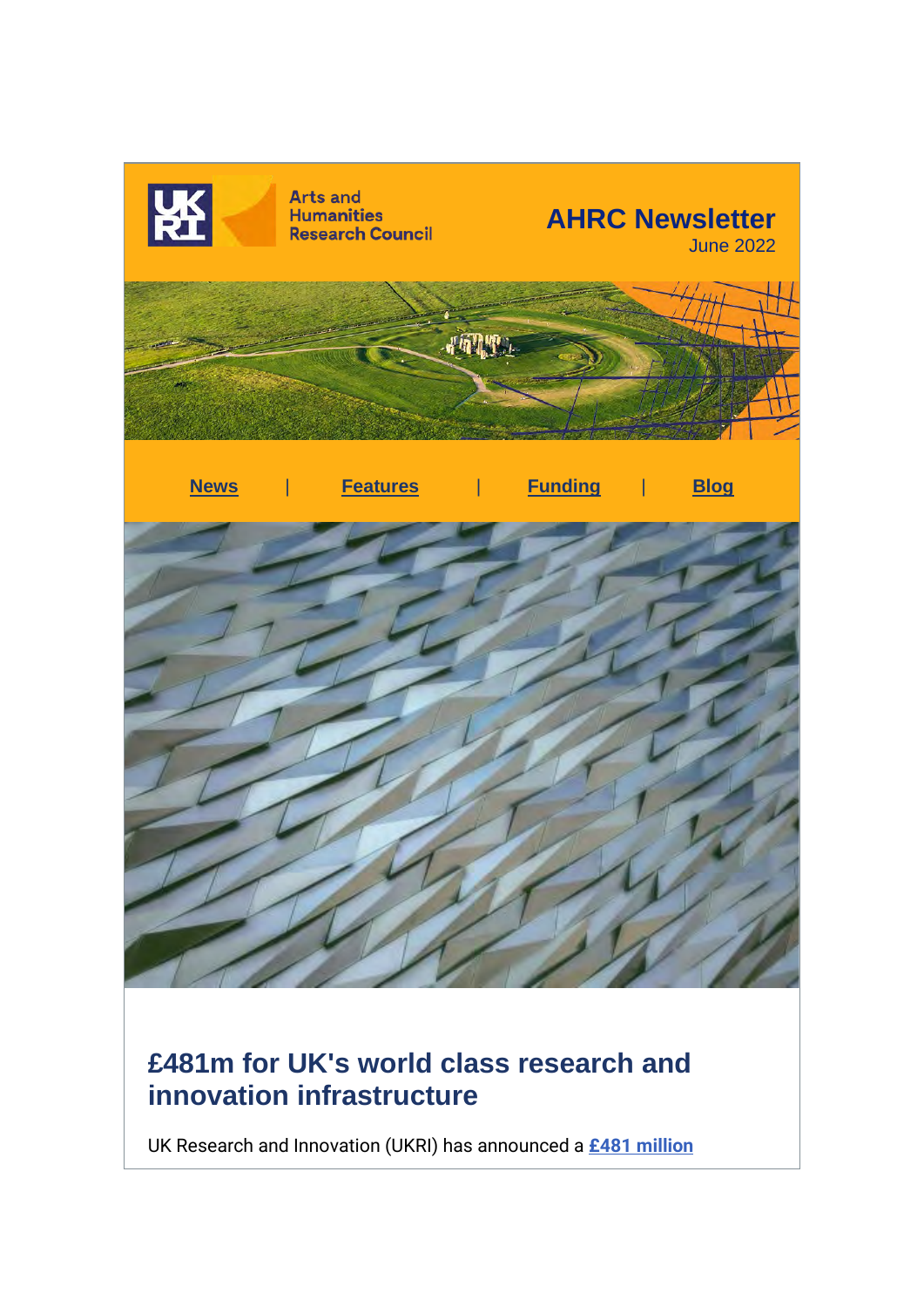**[investment in major research and innovation infrastructure](https://r20.rs6.net/tn.jsp?f=001QdRPMWgUZmnYHq9qUXxYYp43shE44s_RcyGgkpG9Bic84FBr90Z-F5aTEWO0-nKKk_cul8yS_j6iS1NYTEuvAkT_CumU9dUnocTITmPOIcFlUGr6_tosDqK_s7P9TmXTKdIFl3poDfN-voqfE1ly1-NcvzX5SWW6PZfNW-0wQQmD-EREYYAfHkTCZNoE-RZGfcyxFUrrvgfWU34WUwyjDxQPiohakiNwgbvUB6Nlp3Q=&c=aC9m_QbgC1-Z1SomR5mUzumQVgsDq2gMrJfUYFIdIVcFCviznz5WYQ==&ch=xlgSK_RMWn8lVGqNps0WUvvSALDpc5rem6OPGzqdI9rKywrVuLiTvw==)** over the next three years, including CoSTAR, a new state-of-the-art facility for the UK's renowned screen, gaming and performance sectors, and RICHeS, a network of facilities and expertise in the field of heritage science which will uncloak the potential for heritage assets.

The 23 major infrastructure projects and 9 scoping studies through UKRI's Infrastructure Fund will help to maintain the UK's position as a research and innovation superpower. New, cutting-edge facilities and equipment across the UK will strengthen international capability and transform expertise across a spectrum of disciplines including: the arts, physics, life and environmental science, social science, medicine.





## **£8.5 million research programme to transform AI ethics and regulation in the UK**

AHRC has announced £8.5 million funding to support a new major research programme, 'Enabling a Responsible AI Ecosystem' which will tackle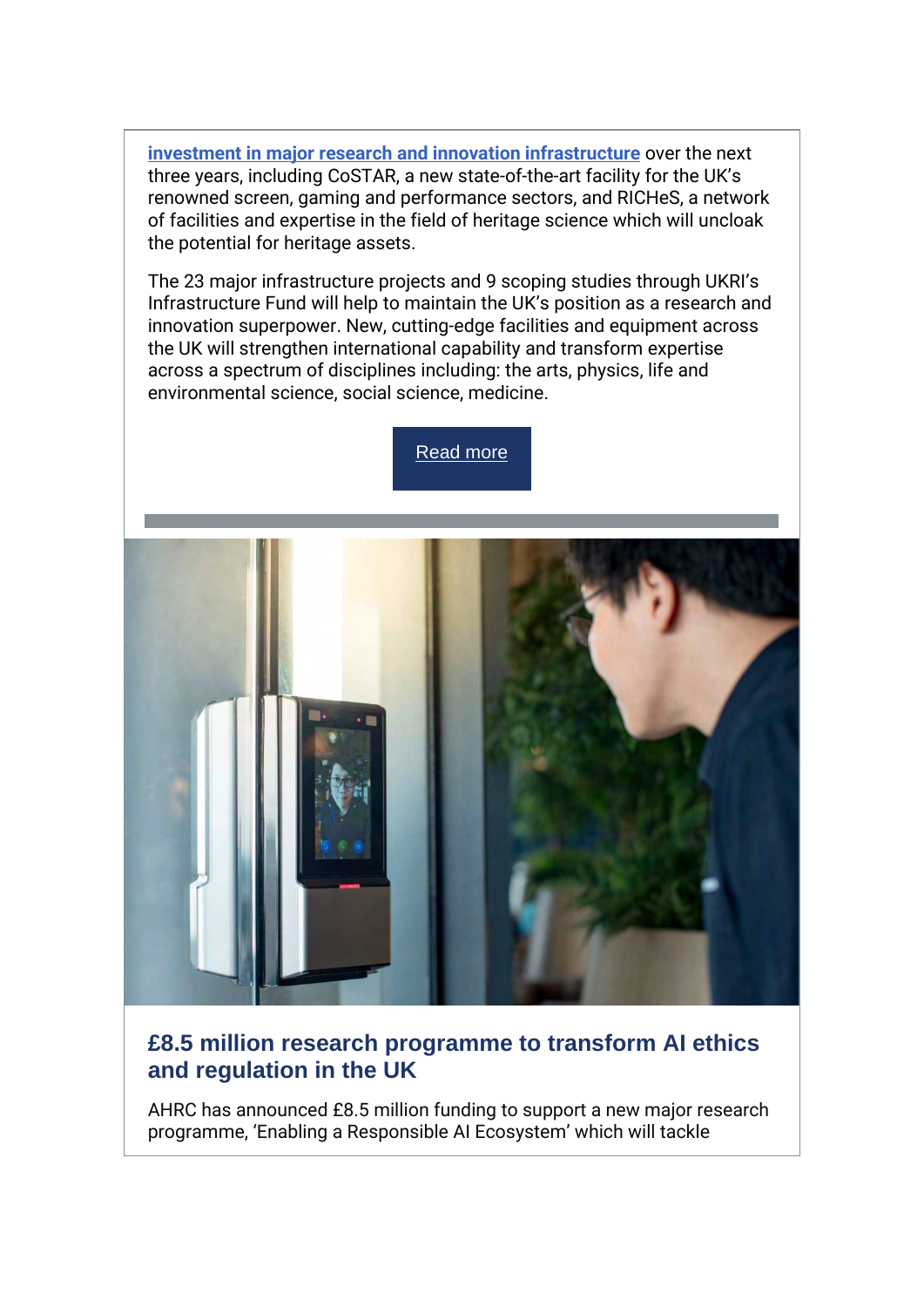Artificial Intelligence ethics and regulation. The first of its kind in the UK, this research programme will ensure the development and use of AI is more responsible, ethical and accountable. Researchers will collaborate with industry and policy makers to lead the way in research-informed AI regulation and standards. The programme is delivered in partnership with the Ada Lovelace Institute.

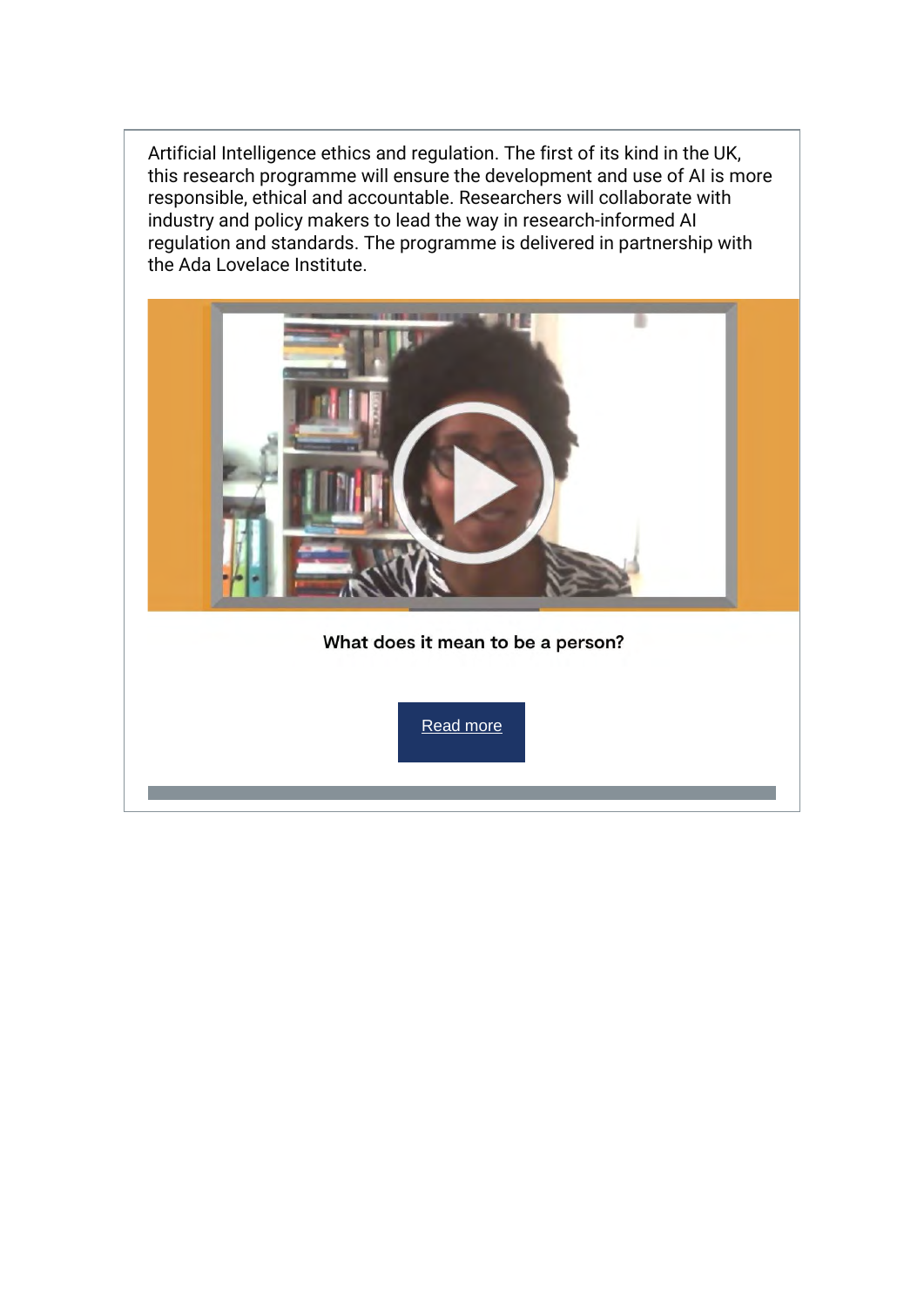

## **£118m to accelerate UK bright ideas into global opportunities**

Ideas emerging from UK research organisations will benefit from £118 million funding to jumpstart knowledge exchange, translation and commercialisation.

The Impact Acceleration Account (IAA) supports critical early-stage translation of UK research to real impacts. It is the first time AHRC has participated directly in IAA funding, investing £5 million over three years. This move represents an opportunity for AHRC to support both culture change, and the early-stage industry engagement that support research and innovation commercialisation.

The arts and humanities are at the forefront of innovation playing a critical role in the innovation ecosystem. The IAAs will help enhance industry and enable arts and humanities researchers to work with the creative industries and government departments to generate real social, economic and cultural value.

[Read more](https://r20.rs6.net/tn.jsp?f=001QdRPMWgUZmnYHq9qUXxYYp43shE44s_RcyGgkpG9Bic84FBr90Z-F5aTEWO0-nKKDlHfrDWIU_Nbj-MTys3Oq_NXYWGz4jBaezvAVzDn2gFPBrT73BOvVbc63u4emHG5qPMsr2WbgfFiDuOXIJbkwrp8Y0IAKpuKiH2qgCNNUipgXgc54WV-Ua367Zgs-rvPaQU81eGRxbdyEPPnsVRSEjikWVQ0_VSoksHsjkOTiaw=&c=aC9m_QbgC1-Z1SomR5mUzumQVgsDq2gMrJfUYFIdIVcFCviznz5WYQ==&ch=xlgSK_RMWn8lVGqNps0WUvvSALDpc5rem6OPGzqdI9rKywrVuLiTvw==)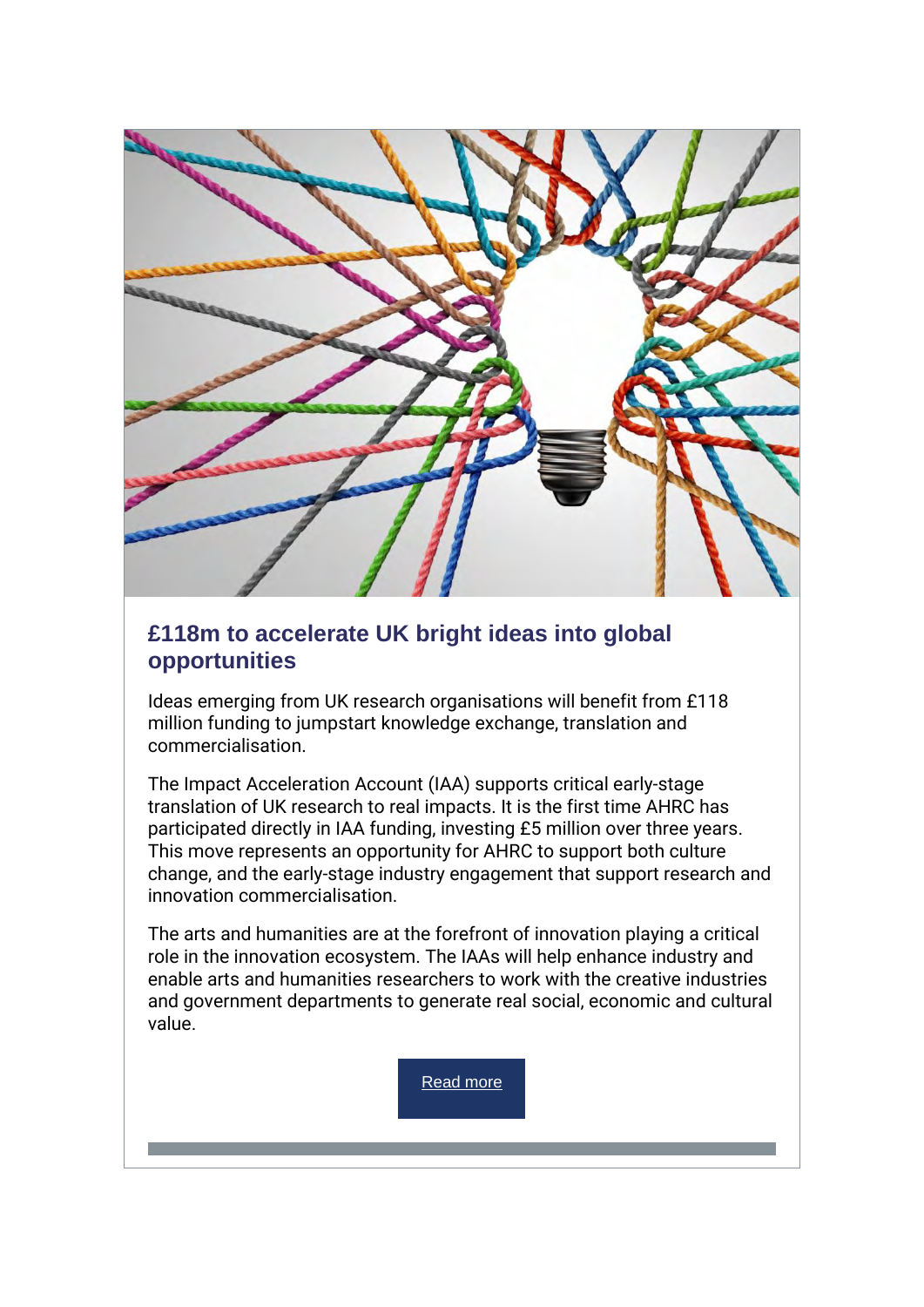

# **UKRI budget allocation confirmed**

The Secretary of State for Business, Energy and Industrial Strategy, Kwasi Kwarteng has confirmed UKRI's detailed three-year budget allocations. The allocations set out how UKRI will invest £25 billion in world-class research and innovation to deliver benefits for communities across the UK.

UKRI's overall budget was set as part of the 2021 Spending Review and rises from £7,904 million in 2022 to 2023, to £8,874 million in 2024 to 2025.

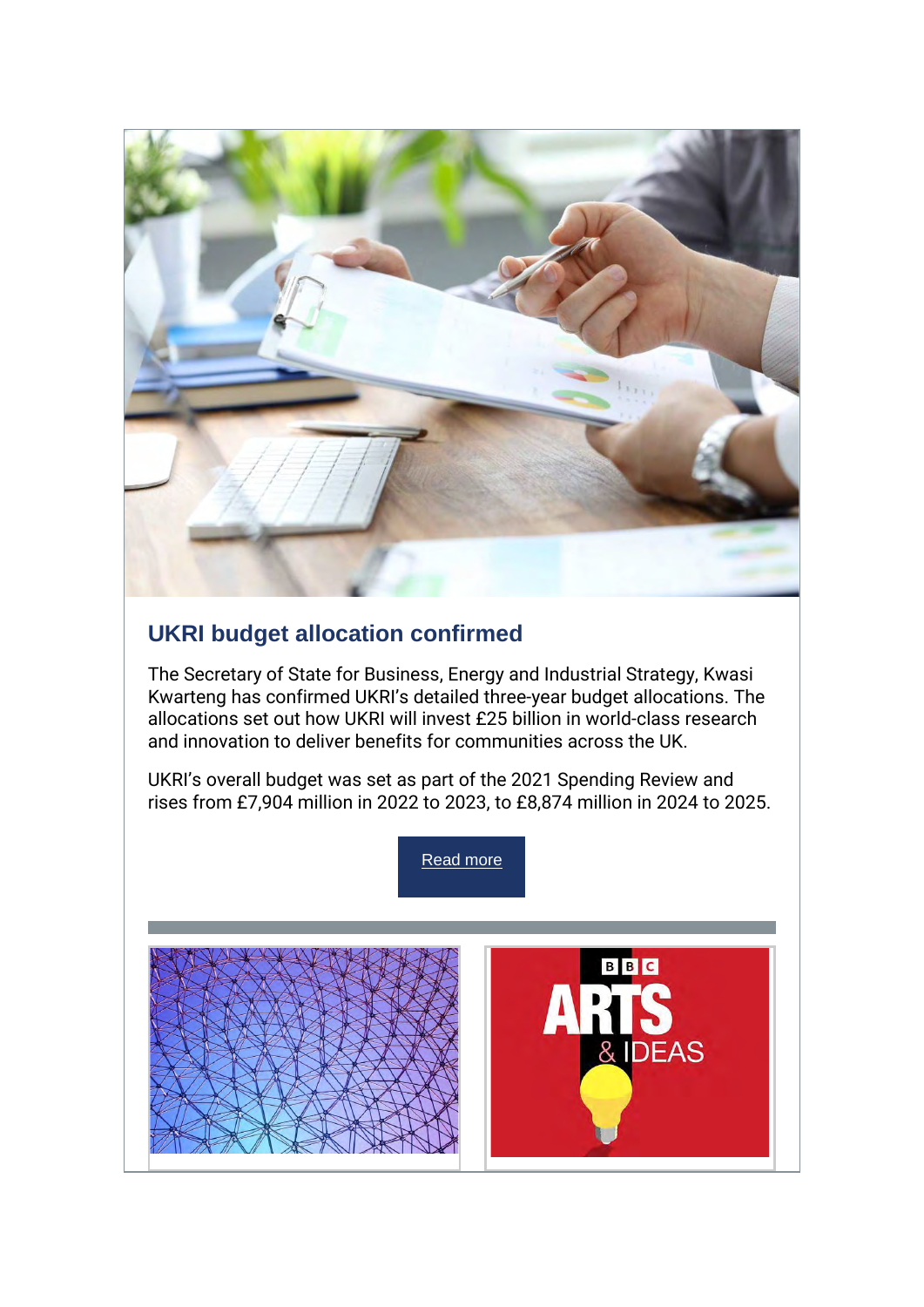### **On the AHRC blog...**

AHRC's Ruth Robinson (Head of Operations) and Matthew McCallum (Associate Director of Programmes) extend a warm welcome to the 425 new members of AHRC's Peer Review College, following a successful recruitment process.

This recruitment process focused on diversifying the college to reflect the full diversity of the research community.

[Read more](https://r20.rs6.net/tn.jsp?f=001QdRPMWgUZmnYHq9qUXxYYp43shE44s_RcyGgkpG9Bic84FBr90Z-F5aTEWO0-nKKGorH5eySM4_ewd9ftO9IBn7aS5WwsPfhkJK_m8mqy9XRppcR3qsmdNlRqQXwXpUxHXjcecwGUMuAplZ0cBsHVM89k2QCOb3WWlMPlcHzfqAtuRjr4daZaTN814VvnybbazrrR0Ec4F1aPw5MlsDokydYOPo7HpXo&c=aC9m_QbgC1-Z1SomR5mUzumQVgsDq2gMrJfUYFIdIVcFCviznz5WYQ==&ch=xlgSK_RMWn8lVGqNps0WUvvSALDpc5rem6OPGzqdI9rKywrVuLiTvw==)

#### **On the airwaves...**

It's Pride month and to celebrate, our latest BBC Radio 3 New Thinking podcast showcases research about covert queer communities in Northern Ireland and China. Tune in to hear Dr Naomi Paxton talk to Dr Tom Hulme (Queen's University Belfast) and Dr Ting Guo (University of Belfast) about sexuality before Liberation and Anglophone cinema.

[Listen here](https://r20.rs6.net/tn.jsp?f=001QdRPMWgUZmnYHq9qUXxYYp43shE44s_RcyGgkpG9Bic84FBr90Z-F5aTEWO0-nKKpgVP8Tath4zIcwSYAVW6lfvSn253KECHRXIVUmm8Cjd-qBpB9gtMOAw5cMkU_wUBiMIBPMyhpqaMB11pewvkCmkAJ7VHY_iK9zIbuDLoTbY=&c=aC9m_QbgC1-Z1SomR5mUzumQVgsDq2gMrJfUYFIdIVcFCviznz5WYQ==&ch=xlgSK_RMWn8lVGqNps0WUvvSALDpc5rem6OPGzqdI9rKywrVuLiTvw==)

## **Develop your research for the BBC by becoming a New Generation Thinker**

Could you turn your research into a captivating programme for the largest possible audience? New Generation Thinkers is a joint scheme between the AHRC and the BBC that selects top early career researchers to make programmes for the BBC. Thinkers appear on and present radio programmes, workshop ideas with top



BBC producers, get top training from the AHRC, opportunities to participate in festivals, and much more.

Applications for New Generation Thinkers 2023 open on 30 June 2022 and close on 22 September 2022. Find out more when the scheme opens on the **[UKRI Funding Finder](https://r20.rs6.net/tn.jsp?f=001QdRPMWgUZmnYHq9qUXxYYp43shE44s_RcyGgkpG9Bic84FBr90Z-F5aTEWO0-nKKE8UcLAthv6BUwj63MedWPeKo2OQ6eIubvHzD7OhttHUQygfgNJfMwxx4ATVYlVmGRB6InXW-UVBcoghecE_JZx9vBQCJrfmb&c=aC9m_QbgC1-Z1SomR5mUzumQVgsDq2gMrJfUYFIdIVcFCviznz5WYQ==&ch=xlgSK_RMWn8lVGqNps0WUvvSALDpc5rem6OPGzqdI9rKywrVuLiTvw==)**.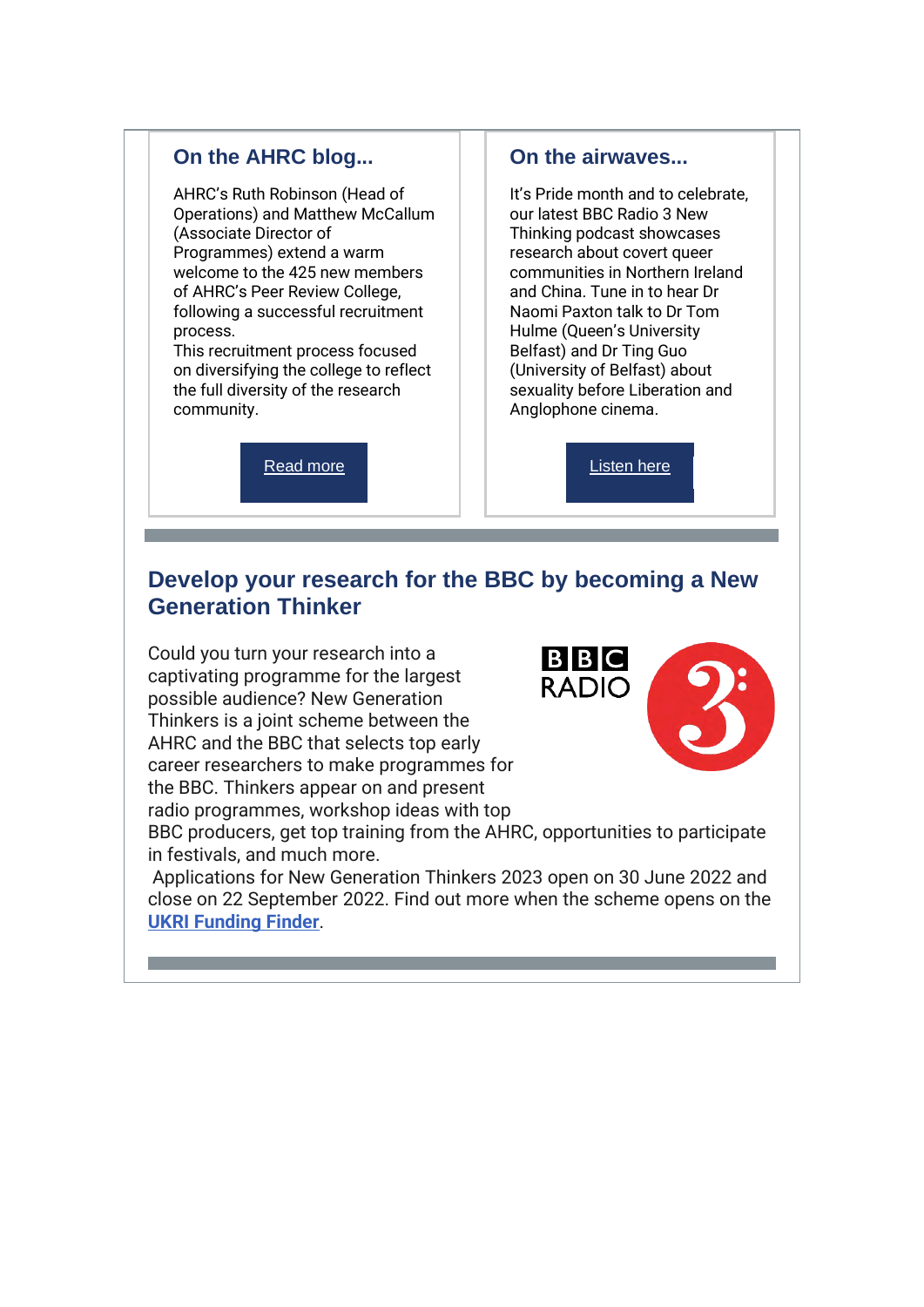

## **UKRI considering financial support for research students**

UKRI is talking to sector groups on a range of options regarding financial support for UKRI postgraduate research students, due to the increasing cost of living.

UKRI-supported students, which includes students funded by UKRI's seven research councils, receive at least a minimum stipend. Typically, the minimum stipend is revised in line with a measure of inflation annually. In line with this approach, the minimum stipend is due to increase by 2.9% at the beginning of the 2022 to 2023 academic year to reflect the rate of inflation from October 2020 to September 2021. Any decision on financial support will be communicated in the summer.

[Read more](https://r20.rs6.net/tn.jsp?f=001QdRPMWgUZmnYHq9qUXxYYp43shE44s_RcyGgkpG9Bic84FBr90Z-F5aTEWO0-nKKHIIvYuwNTSuCLqsnL4h2eXchNODEtkN4X8_qIwbwYIsNKiYKkalRcGxDmlkiZn5cfV-fkNVNaQnIBqOVuC5vTzSIM0Bm3Bm4agb_BaEQu9gG27BPXFBRLRyiK2RYx7OgGF-Vh_WnNo-NaJi5v6l_E1_Ln8-uhvlhpgYojJykiBs=&c=aC9m_QbgC1-Z1SomR5mUzumQVgsDq2gMrJfUYFIdIVcFCviznz5WYQ==&ch=xlgSK_RMWn8lVGqNps0WUvvSALDpc5rem6OPGzqdI9rKywrVuLiTvw==)

**Share your views on our new guidance on developing**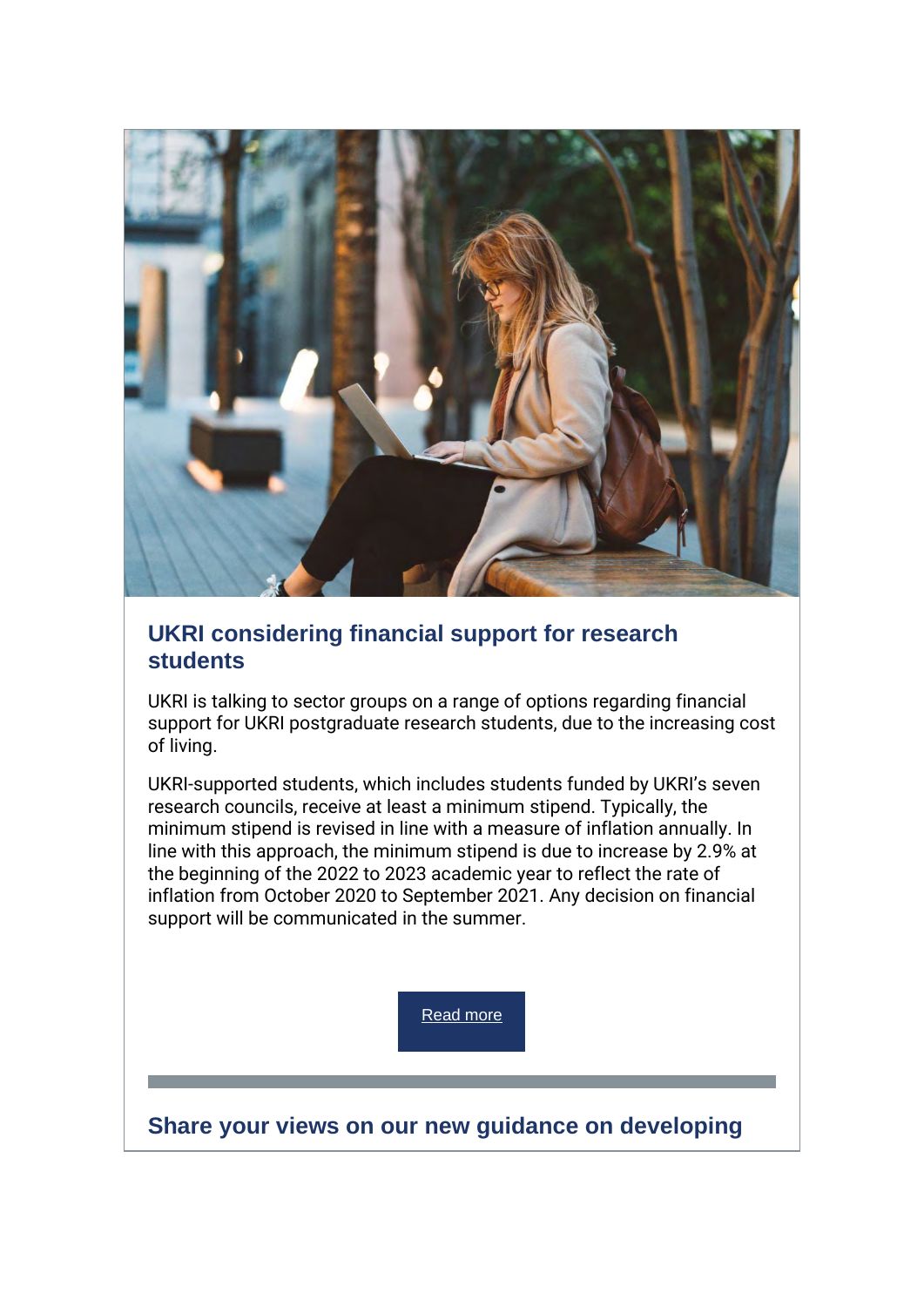### **early careers**

We are inviting feedback from the arts and humanities community on how you have engaged with our new **[AHRC Guidance on Training and](https://r20.rs6.net/tn.jsp?f=001QdRPMWgUZmnYHq9qUXxYYp43shE44s_RcyGgkpG9Bic84FBr90Z-F5aTEWO0-nKKtiXFBxxCCR5QVQNlLeTIkgh7kvRXZhqzcBO6u_xG1YV5izaj0W9nPlibB7r8JzQmn4H7eM2qwTPZQOuNgaewRPLabCfLb3v7GOenv94bWbgcbJMzoKj77q7TXLPT_a7PQrwMdgswwcIKwybgVfsEiWJ0NvJjftGgqlM7kBCLgxqzhigdpcw8cmMLJyR8WL-kkgXuQY3jAkRu9kqifMgjgdYx8ri-jkiquP7MA8-9Ui8naPtq6jiktRQQxvnL6CXFORGxetmss5t0AT2DZDtX1QgtOgFLaRcMr-s9pKfJqVEsNt8QHGV4N-_UIHh_gCglKe8Y-MHhWVnUn5G3HwAqUth9Js-dufFY2i4YPoHu7WkihrAvuIOQ6hCvucRAlh_Wf5qqOzr59vDU1i8v_R3CaBiiDNgoNG2QMaD1Aq0PDX5NxsCM7GazqFfnxUajQQwFvRlMT_cR2ES9GZrOZb5kD4yKnA-s72eHuDCg7sd4abzHkbZ2_48abgZhp8QhycF8nhDRWi1G0UZWsjFqioMYMnkltIdkz1mq5vDZ4Y0tAESTJWKrhBOn6SrVq9LPk5sc_e3bI_eMW5_5j3Ez_cxttmP6XpOLhLtQO-SGSGZX8mBE3ujaBJvFwI9qOhxkq8SIzfxb04Zej-y12Sj2ysH8q_vhBVlc2cRot7v1UACXEcO4e3QSGcUQ-nTuQ6zLGYgVi2QZ73KCwcrrdU7EwocskQUC-3nNoAgwAESYPBfpYKKJCUI6DWQY1roEREeHh2l9X1DyXHYjFQY2SBo3JgiSrtCkr054B-xxIRE_h5SlptI=&c=aC9m_QbgC1-Z1SomR5mUzumQVgsDq2gMrJfUYFIdIVcFCviznz5WYQ==&ch=xlgSK_RMWn8lVGqNps0WUvvSALDpc5rem6OPGzqdI9rKywrVuLiTvw==)  [Developing Early Career Researchers in the Arts and Humanities](https://r20.rs6.net/tn.jsp?f=001QdRPMWgUZmnYHq9qUXxYYp43shE44s_RcyGgkpG9Bic84FBr90Z-F5aTEWO0-nKKtiXFBxxCCR5QVQNlLeTIkgh7kvRXZhqzcBO6u_xG1YV5izaj0W9nPlibB7r8JzQmn4H7eM2qwTPZQOuNgaewRPLabCfLb3v7GOenv94bWbgcbJMzoKj77q7TXLPT_a7PQrwMdgswwcIKwybgVfsEiWJ0NvJjftGgqlM7kBCLgxqzhigdpcw8cmMLJyR8WL-kkgXuQY3jAkRu9kqifMgjgdYx8ri-jkiquP7MA8-9Ui8naPtq6jiktRQQxvnL6CXFORGxetmss5t0AT2DZDtX1QgtOgFLaRcMr-s9pKfJqVEsNt8QHGV4N-_UIHh_gCglKe8Y-MHhWVnUn5G3HwAqUth9Js-dufFY2i4YPoHu7WkihrAvuIOQ6hCvucRAlh_Wf5qqOzr59vDU1i8v_R3CaBiiDNgoNG2QMaD1Aq0PDX5NxsCM7GazqFfnxUajQQwFvRlMT_cR2ES9GZrOZb5kD4yKnA-s72eHuDCg7sd4abzHkbZ2_48abgZhp8QhycF8nhDRWi1G0UZWsjFqioMYMnkltIdkz1mq5vDZ4Y0tAESTJWKrhBOn6SrVq9LPk5sc_e3bI_eMW5_5j3Ez_cxttmP6XpOLhLtQO-SGSGZX8mBE3ujaBJvFwI9qOhxkq8SIzfxb04Zej-y12Sj2ysH8q_vhBVlc2cRot7v1UACXEcO4e3QSGcUQ-nTuQ6zLGYgVi2QZ73KCwcrrdU7EwocskQUC-3nNoAgwAESYPBfpYKKJCUI6DWQY1roEREeHh2l9X1DyXHYjFQY2SBo3JgiSrtCkr054B-xxIRE_h5SlptI=&c=aC9m_QbgC1-Z1SomR5mUzumQVgsDq2gMrJfUYFIdIVcFCviznz5WYQ==&ch=xlgSK_RMWn8lVGqNps0WUvvSALDpc5rem6OPGzqdI9rKywrVuLiTvw==)**. Launched on 21 April, the Guidance is a revised and more accessible version of the Research Training Framework designed for Early Career Researchers (ECRs), managers of ECRs, and support staff at Research Organisations. We are now interested to hear about your awareness of the guidance and how you might have applied it.

If you identify as an ECR, or a manager of ECRs, we invite you to **[share your](https://r20.rs6.net/tn.jsp?f=001QdRPMWgUZmnYHq9qUXxYYp43shE44s_RcyGgkpG9Bic84FBr90Z-F5aTEWO0-nKKlzzy3hbC_3rda72FJkO13Fy8uBG5hseU3UPasvIfYCkPowBoX2pBSDy3wxuD8_wTlxJc-dVAQlZKl0NjxrfhazGYNwgGenQI2ImZzkMBp204YYb4lKwgYg==&c=aC9m_QbgC1-Z1SomR5mUzumQVgsDq2gMrJfUYFIdIVcFCviznz5WYQ==&ch=xlgSK_RMWn8lVGqNps0WUvvSALDpc5rem6OPGzqdI9rKywrVuLiTvw==)  [feedback with us via a short survey](https://r20.rs6.net/tn.jsp?f=001QdRPMWgUZmnYHq9qUXxYYp43shE44s_RcyGgkpG9Bic84FBr90Z-F5aTEWO0-nKKlzzy3hbC_3rda72FJkO13Fy8uBG5hseU3UPasvIfYCkPowBoX2pBSDy3wxuD8_wTlxJc-dVAQlZKl0NjxrfhazGYNwgGenQI2ImZzkMBp204YYb4lKwgYg==&c=aC9m_QbgC1-Z1SomR5mUzumQVgsDq2gMrJfUYFIdIVcFCviznz5WYQ==&ch=xlgSK_RMWn8lVGqNps0WUvvSALDpc5rem6OPGzqdI9rKywrVuLiTvw==)** by 16 June 2022.

We also welcome your thoughts on the guidance through email, you can get in touch with us at: **[researcher.development@ahrc.ukri.org](mailto:researcher.development@ahrc.ukri.org)**

# **Alumni corner: celebrating the successes of our AHRC-funded PhDs**

**We're showcasing inspiring career stories of our AHRC-funded doctoral graduates. [Email our researcher development team](mailto:researcher.development@ahrc.ukri.org) if you have a story to share.** 

**This month we're spotlighting Dr Rachel Warner:**

**[Dr Rachel Warner](https://r20.rs6.net/tn.jsp?f=001QdRPMWgUZmnYHq9qUXxYYp43shE44s_RcyGgkpG9Bic84FBr90Z-F5aTEWO0-nKKSjhjSXOUMASMA3d3odK7s07K3mQAajPlQCttehejtt5I84npIxb-LxdVPn7g4c536sSEEaQ0r6-nNt3BcH4Fa3OmIogH9RQQW-rxgAFqhsHPFp2TCs2tdDwgT53nO8mFViMoOU5p_Gs=&c=aC9m_QbgC1-Z1SomR5mUzumQVgsDq2gMrJfUYFIdIVcFCviznz5WYQ==&ch=xlgSK_RMWn8lVGqNps0WUvvSALDpc5rem6OPGzqdI9rKywrVuLiTvw==)** is a lecturer at the University of Reading. Already a professional designer with an interest in 'design for public good', Rachel completed her AHRC-funded doctoral research in 2021.



Her PhD, entitled 'Design for decision making: the design of information for later life housing options', explored tackling social problems, including improving quality of life and healthy ageing, through a design-focused approach.

Rachel undertook her research as part of the **[Design Star Centre for](https://r20.rs6.net/tn.jsp?f=001QdRPMWgUZmnYHq9qUXxYYp43shE44s_RcyGgkpG9Bic84FBr90Z-F5aTEWO0-nKKUkvjYw5CRkIZQKAs3tKQBBdsRHELFyjbdkFNCIcHeue34xQ8GUHfOzh1ZDJRJikwu_a4R_JQdB4-LNzIW4Uvgg==&c=aC9m_QbgC1-Z1SomR5mUzumQVgsDq2gMrJfUYFIdIVcFCviznz5WYQ==&ch=xlgSK_RMWn8lVGqNps0WUvvSALDpc5rem6OPGzqdI9rKywrVuLiTvw==)  [Doctoral Training](https://r20.rs6.net/tn.jsp?f=001QdRPMWgUZmnYHq9qUXxYYp43shE44s_RcyGgkpG9Bic84FBr90Z-F5aTEWO0-nKKUkvjYw5CRkIZQKAs3tKQBBdsRHELFyjbdkFNCIcHeue34xQ8GUHfOzh1ZDJRJikwu_a4R_JQdB4-LNzIW4Uvgg==&c=aC9m_QbgC1-Z1SomR5mUzumQVgsDq2gMrJfUYFIdIVcFCviznz5WYQ==&ch=xlgSK_RMWn8lVGqNps0WUvvSALDpc5rem6OPGzqdI9rKywrVuLiTvw==)**. Her doctoral experience had an 'immeasurable impact' on her personal and professional development, encouraging her to build a holistic skillset based on efficient project management. Rachel has adapted this ongoing skills development to her growing teaching responsibilities and her commitment to support of students through the **[Real Jobs](https://r20.rs6.net/tn.jsp?f=001QdRPMWgUZmnYHq9qUXxYYp43shE44s_RcyGgkpG9Bic84FBr90Z-F5aTEWO0-nKKwUQMkKmB3IRnsiJOe0LZfeBX6PWEXzZSV1Jb8A43-nfsbcQvs8WES_cfby1v073lWt7xD5Zap1JefUjhPqAT8pTo5PfJ6T8f4Ej7Fh_rgf0=&c=aC9m_QbgC1-Z1SomR5mUzumQVgsDq2gMrJfUYFIdIVcFCviznz5WYQ==&ch=xlgSK_RMWn8lVGqNps0WUvvSALDpc5rem6OPGzqdI9rKywrVuLiTvw==)** scheme and as her department's Diversity and Inclusion Liaison.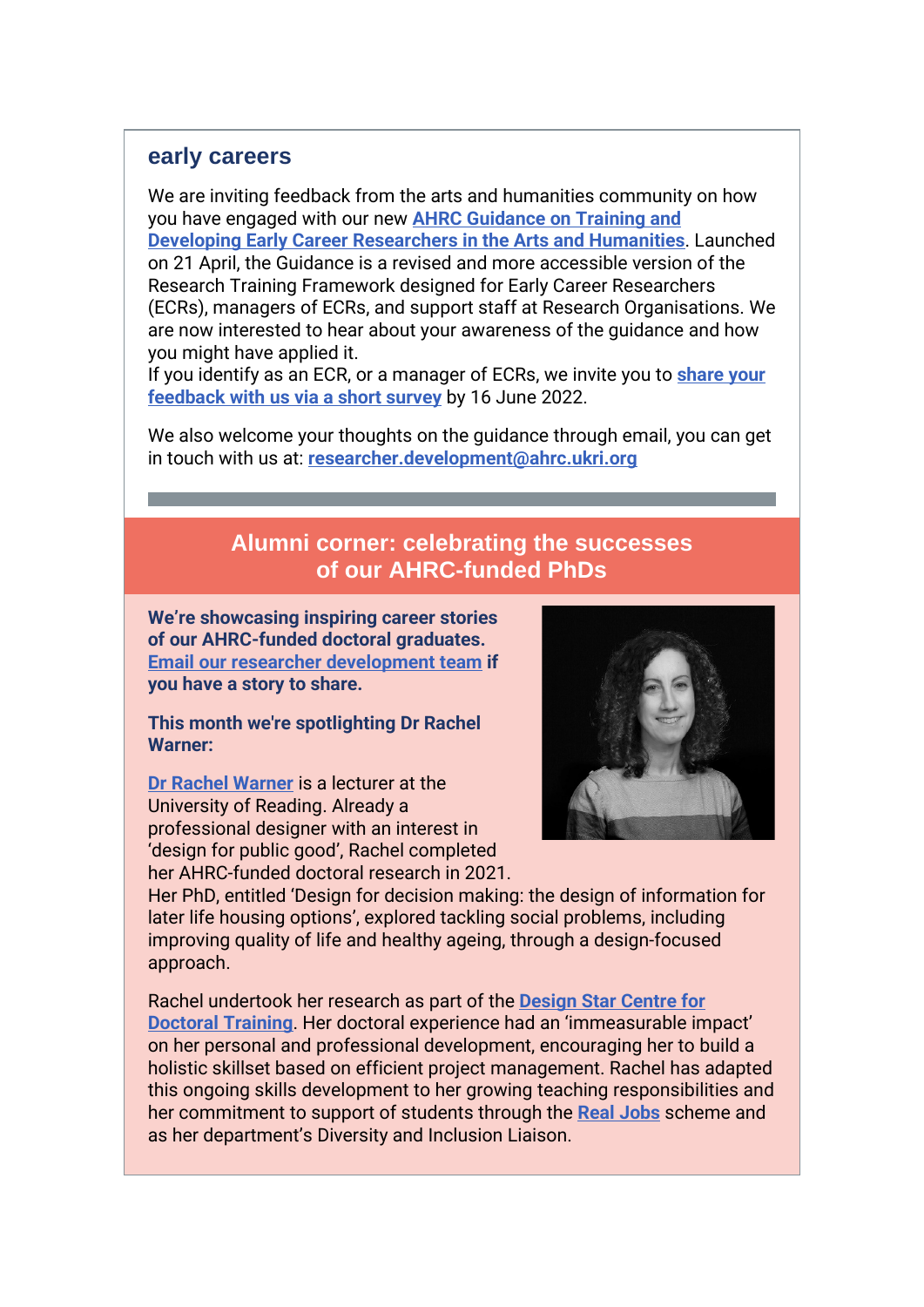As part of her PhD, Rachel also fully embraced the 'Design Star collaborative mentality'. Through networking and co-organising the **[2017 Summer](https://r20.rs6.net/tn.jsp?f=001QdRPMWgUZmnYHq9qUXxYYp43shE44s_RcyGgkpG9Bic84FBr90Z-F5aTEWO0-nKKoFs26nmPx8gHmkGOiD0IYYXgJzMi2swOPKoqxSVCcQCw_nzKc5X0re7cmO1Z0q8nDnUvgx4cuWJgwDeGXdPTPABMZyeCzby54x_TDub-xFM=&c=aC9m_QbgC1-Z1SomR5mUzumQVgsDq2gMrJfUYFIdIVcFCviznz5WYQ==&ch=xlgSK_RMWn8lVGqNps0WUvvSALDpc5rem6OPGzqdI9rKywrVuLiTvw==)  [School](https://r20.rs6.net/tn.jsp?f=001QdRPMWgUZmnYHq9qUXxYYp43shE44s_RcyGgkpG9Bic84FBr90Z-F5aTEWO0-nKKoFs26nmPx8gHmkGOiD0IYYXgJzMi2swOPKoqxSVCcQCw_nzKc5X0re7cmO1Z0q8nDnUvgx4cuWJgwDeGXdPTPABMZyeCzby54x_TDub-xFM=&c=aC9m_QbgC1-Z1SomR5mUzumQVgsDq2gMrJfUYFIdIVcFCviznz5WYQ==&ch=xlgSK_RMWn8lVGqNps0WUvvSALDpc5rem6OPGzqdI9rKywrVuLiTvw==)**, Rachel was able to explore cross-disciplinary research methods alongside colleagues as part of the Design Star CDT community. With an expanded understanding of how design research could be applied more broadly, Rachel has brought her 'design for public good' principles into the fields of data visualisation for climate communication and **[human rights](https://r20.rs6.net/tn.jsp?f=001QdRPMWgUZmnYHq9qUXxYYp43shE44s_RcyGgkpG9Bic84FBr90Z-F5aTEWO0-nKKOMtOrJlpT-ZGhP__Ftun44NOi3vODK3M3ZUeQIfi-1QIuPkAV88SGzSvLowkyYuk2cU-sn7IAo2nolarYOtjYuSHxaCjwT460tE6OB1Thu6zil_tHQoOq-jSPcmvAZQIyjEVqEnz3E5XUuN4AhPwvukU2bv1fQX6fOIcYkOpKyGbz4ZEERYCF2CGt2mqP_l8AJSgUroml83i2LwMkyQUtzXr_kk4fk4tRbcMEfZioS0=&c=aC9m_QbgC1-Z1SomR5mUzumQVgsDq2gMrJfUYFIdIVcFCviznz5WYQ==&ch=xlgSK_RMWn8lVGqNps0WUvvSALDpc5rem6OPGzqdI9rKywrVuLiTvw==)  [information design](https://r20.rs6.net/tn.jsp?f=001QdRPMWgUZmnYHq9qUXxYYp43shE44s_RcyGgkpG9Bic84FBr90Z-F5aTEWO0-nKKOMtOrJlpT-ZGhP__Ftun44NOi3vODK3M3ZUeQIfi-1QIuPkAV88SGzSvLowkyYuk2cU-sn7IAo2nolarYOtjYuSHxaCjwT460tE6OB1Thu6zil_tHQoOq-jSPcmvAZQIyjEVqEnz3E5XUuN4AhPwvukU2bv1fQX6fOIcYkOpKyGbz4ZEERYCF2CGt2mqP_l8AJSgUroml83i2LwMkyQUtzXr_kk4fk4tRbcMEfZioS0=&c=aC9m_QbgC1-Z1SomR5mUzumQVgsDq2gMrJfUYFIdIVcFCviznz5WYQ==&ch=xlgSK_RMWn8lVGqNps0WUvvSALDpc5rem6OPGzqdI9rKywrVuLiTvw==)**.

# **New calls and opportunities**

### **Invite to a webinar exploring the AHRC Equality, Diversity and Inclusion (ED&I) Engagement Fellowship Scheme**

On Friday 15 July we will be hosting a webinar to explore learning from the recent ED&I Engagement Fellowship pilot scheme. The event will showcase the work of the Fellows and discuss the role of ED&I for AHRC as a funder and ED&I as a research theme.

If you'd like to join us, **[please register here](https://r20.rs6.net/tn.jsp?f=001QdRPMWgUZmnYHq9qUXxYYp43shE44s_RcyGgkpG9Bic84FBr90Z-F5aTEWO0-nKK_UFI9EgLu8tTHmOC6il2PcQetSm2FPwlmP1HgPhYc0XOw1X_E0PB7I_5eEWBFifYRm5lobz4ymukThGSfvlhQvdri77Gh_TKtdV1evYu3HizYFHoHRxmi1KP81mnv4QCe4D1Y2t4xoA=&c=aC9m_QbgC1-Z1SomR5mUzumQVgsDq2gMrJfUYFIdIVcFCviznz5WYQ==&ch=xlgSK_RMWn8lVGqNps0WUvvSALDpc5rem6OPGzqdI9rKywrVuLiTvw==)**.

[Find out](https://r20.rs6.net/tn.jsp?f=001QdRPMWgUZmnYHq9qUXxYYp43shE44s_RcyGgkpG9Bic84FBr90Z-F5aTEWO0-nKK_UFI9EgLu8tTHmOC6il2PcQetSm2FPwlmP1HgPhYc0XOw1X_E0PB7I_5eEWBFifYRm5lobz4ymukThGSfvlhQvdri77Gh_TKtdV1evYu3HizYFHoHRxmi1KP81mnv4QCe4D1Y2t4xoA=&c=aC9m_QbgC1-Z1SomR5mUzumQVgsDq2gMrJfUYFIdIVcFCviznz5WYQ==&ch=xlgSK_RMWn8lVGqNps0WUvvSALDpc5rem6OPGzqdI9rKywrVuLiTvw==) more

**Call for Expressions of Interest (EoI) to host the Creative Industries Policy & Evidence Centre from June 2023 to 2028**

AHRC intends to continue funding for the **[Creative Industries Policy &](https://r20.rs6.net/tn.jsp?f=001QdRPMWgUZmnYHq9qUXxYYp43shE44s_RcyGgkpG9Bic84FBr90Z-F5aTEWO0-nKKwsX-hETS8wy7LpuN1hUwdc0nQdlaz6vcFIuwFdxw8KlISM02YSMxJdNyL4i_Ojkyc-CJI2g75zo=&c=aC9m_QbgC1-Z1SomR5mUzumQVgsDq2gMrJfUYFIdIVcFCviznz5WYQ==&ch=xlgSK_RMWn8lVGqNps0WUvvSALDpc5rem6OPGzqdI9rKywrVuLiTvw==)  [Evidence Centre \(PEC\)](https://r20.rs6.net/tn.jsp?f=001QdRPMWgUZmnYHq9qUXxYYp43shE44s_RcyGgkpG9Bic84FBr90Z-F5aTEWO0-nKKwsX-hETS8wy7LpuN1hUwdc0nQdlaz6vcFIuwFdxw8KlISM02YSMxJdNyL4i_Ojkyc-CJI2g75zo=&c=aC9m_QbgC1-Z1SomR5mUzumQVgsDq2gMrJfUYFIdIVcFCviznz5WYQ==&ch=xlgSK_RMWn8lVGqNps0WUvvSALDpc5rem6OPGzqdI9rKywrVuLiTvw==)**. Expressions of Interest are now invited from potential Research Organisations and Independent Research Organisations who are interested in hosting the PEC and its core team from June 2023 for a further five-year period.

Since its inception in 2018, hosted by Nesta and funded by AHRC as part of the Creative Industries Clusters Programme, the PEC has established itself as a UK centre of excellence for research and evidence to inform Creative Industries Policy. Building on Nesta's long history of evidencing the value of the creative industries, it has become the go-to place for policymakers working in the sector and provides a vital bridge between academia, policy and industry.

To find out more about this opportunity and the Expressions of Interest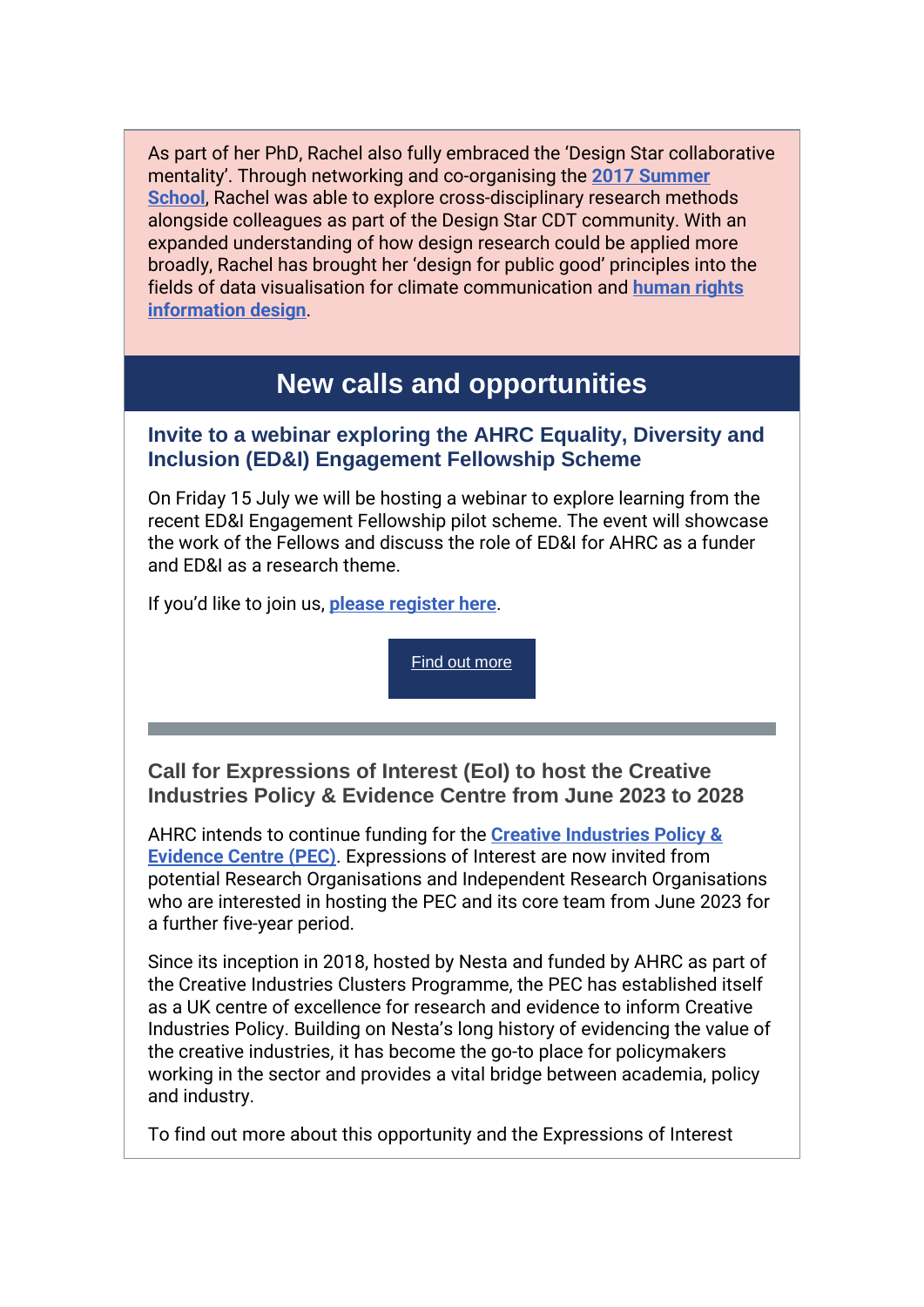#### process **[please visit our website](https://r20.rs6.net/tn.jsp?f=001QdRPMWgUZmnYHq9qUXxYYp43shE44s_RcyGgkpG9Bic84FBr90Z-F5aTEWO0-nKKe1gLKov1Ali0dNQKiVBC0IPUGADJOk0AelCCd-5xebTI_8sR67KJhpQi3OG7rHZSI-Cy_j30jQ-Y8YiN-8UtJMD0ElBgxjnKouYBvIH_Ow-Yh9B9dwigxaXy3XyhNhFn30_kE4pSiDC4fA4FMqqsu3rnL8Ce7Zr9x-If1hWi7JvNAJ9Nah8kCNXWrgtKKtcm&c=aC9m_QbgC1-Z1SomR5mUzumQVgsDq2gMrJfUYFIdIVcFCviznz5WYQ==&ch=xlgSK_RMWn8lVGqNps0WUvvSALDpc5rem6OPGzqdI9rKywrVuLiTvw==)**.

Applications close on 21 July 2022, 4pm UK time.

[Find out more](https://r20.rs6.net/tn.jsp?f=001QdRPMWgUZmnYHq9qUXxYYp43shE44s_RcyGgkpG9Bic84FBr90Z-F5aTEWO0-nKKe1gLKov1Ali0dNQKiVBC0IPUGADJOk0AelCCd-5xebTI_8sR67KJhpQi3OG7rHZSI-Cy_j30jQ-Y8YiN-8UtJMD0ElBgxjnKouYBvIH_Ow-Yh9B9dwigxaXy3XyhNhFn30_kE4pSiDC4fA4FMqqsu3rnL8Ce7Zr9x-If1hWi7JvNAJ9Nah8kCNXWrgtKKtcm&c=aC9m_QbgC1-Z1SomR5mUzumQVgsDq2gMrJfUYFIdIVcFCviznz5WYQ==&ch=xlgSK_RMWn8lVGqNps0WUvvSALDpc5rem6OPGzqdI9rKywrVuLiTvw==)

### **AHRC Bursaries for Cultural Sector Leadership Training Courses, Winter 2022/23**

AHRC is pleased to announce the availability of bursary opportunities for arts and humanities researchers to undertake an intensive training course delivered by **[Clore Leadership](https://r20.rs6.net/tn.jsp?f=001QdRPMWgUZmnYHq9qUXxYYp43shE44s_RcyGgkpG9Bic84FBr90Z-F5aTEWO0-nKKeOV3h3cPB_h6xdbJerySUfYklum3SXdIq_e_OEMibJly938Swo0To9f3KALipvYYVcKsbtCHc-m4r131Exs0yit9DeHEUERH&c=aC9m_QbgC1-Z1SomR5mUzumQVgsDq2gMrJfUYFIdIVcFCviznz5WYQ==&ch=xlgSK_RMWn8lVGqNps0WUvvSALDpc5rem6OPGzqdI9rKywrVuLiTvw==)**. Applications are now open for the **[Emerging](https://r20.rs6.net/tn.jsp?f=001QdRPMWgUZmnYHq9qUXxYYp43shE44s_RcyGgkpG9Bic84FBr90Z-F5aTEWO0-nKKNrt-wGacqd15DBbCxORmrX2xl1j0uHrRFAz-O7pY54pi1rGFPEu9V8BOa9W1W20i9z-Lb7kN6tZp6-pYkyh2v8vkrEV0YNvMFft-hCplBD2W59zLZ7p9UvQcE5V9IxgQys2kFgdoEG7hfoDoomf7qnf8jWUbbEynrmvkSBp4JI469uZTKNx2sP4XzGV7GkuT3tMpCagF0R0SnVCL1HZ8IMOOAAePGMz6&c=aC9m_QbgC1-Z1SomR5mUzumQVgsDq2gMrJfUYFIdIVcFCviznz5WYQ==&ch=xlgSK_RMWn8lVGqNps0WUvvSALDpc5rem6OPGzqdI9rKywrVuLiTvw==)  [Leaders](https://r20.rs6.net/tn.jsp?f=001QdRPMWgUZmnYHq9qUXxYYp43shE44s_RcyGgkpG9Bic84FBr90Z-F5aTEWO0-nKKNrt-wGacqd15DBbCxORmrX2xl1j0uHrRFAz-O7pY54pi1rGFPEu9V8BOa9W1W20i9z-Lb7kN6tZp6-pYkyh2v8vkrEV0YNvMFft-hCplBD2W59zLZ7p9UvQcE5V9IxgQys2kFgdoEG7hfoDoomf7qnf8jWUbbEynrmvkSBp4JI469uZTKNx2sP4XzGV7GkuT3tMpCagF0R0SnVCL1HZ8IMOOAAePGMz6&c=aC9m_QbgC1-Z1SomR5mUzumQVgsDq2gMrJfUYFIdIVcFCviznz5WYQ==&ch=xlgSK_RMWn8lVGqNps0WUvvSALDpc5rem6OPGzqdI9rKywrVuLiTvw==)** and **[Leadership Pulse](https://r20.rs6.net/tn.jsp?f=001QdRPMWgUZmnYHq9qUXxYYp43shE44s_RcyGgkpG9Bic84FBr90Z-F5aTEWO0-nKK5ch-RvdjDBWBf5Y4t-OYj4Uv-kRwM6SHFx9VCt74eZJJmb32ulB910xvz6hoVVnxzYkGE05sfP2tOJxo1pT7p2QzI63UOXEs9peujahjkl9vPz1t4e0WuGgAvzR9RspJ_X47Jm4CZMVWj99JEBzF_BuopNp7NBSqQ19k9Xw8CbDz-5A4SH6W5UVNip1G9FmLSbaxcg41v7-wyghbIsTk_Yf0LkNjb3Lj&c=aC9m_QbgC1-Z1SomR5mUzumQVgsDq2gMrJfUYFIdIVcFCviznz5WYQ==&ch=xlgSK_RMWn8lVGqNps0WUvvSALDpc5rem6OPGzqdI9rKywrVuLiTvw==)** courses in Winter 2022/2023.

The courses offer researchers a unique opportunity to develop leadership skills and competencies to contribute to the vitality of the cultural sector through their research and engagement activities.

AHRC will provide funding for the full course fee (fees, accommodation, meals, etc.) for two arts and humanities researchers for each course. A carer's bursary is also available to support applicants with caring responsibilities.

The closing date for applications is midday Wednesday 6 July 2022.

For information specific to AHRC applicants (e.g. additional eligibility requirements), **[please visit the AHRC page on the Clore website](https://r20.rs6.net/tn.jsp?f=001QdRPMWgUZmnYHq9qUXxYYp43shE44s_RcyGgkpG9Bic84FBr90Z-F5aTEWO0-nKKYSidVRCxwlpYGFgkBbMVwnzN0xGaOKtZ3RuCfdctoHbUq-i557CvAP2y09cyymgdYAXoqAv121qJEP_6Xx2YODbil7U7NdbyRKyRyC8b8BC1wy37sAaGZ3vtAbzBWrR2ktVMtKsoonHgXYj65yIC1g==&c=aC9m_QbgC1-Z1SomR5mUzumQVgsDq2gMrJfUYFIdIVcFCviznz5WYQ==&ch=xlgSK_RMWn8lVGqNps0WUvvSALDpc5rem6OPGzqdI9rKywrVuLiTvw==)**.

[Find out more](https://r20.rs6.net/tn.jsp?f=001QdRPMWgUZmnYHq9qUXxYYp43shE44s_RcyGgkpG9Bic84FBr90Z-F5aTEWO0-nKKYSidVRCxwlpYGFgkBbMVwnzN0xGaOKtZ3RuCfdctoHbUq-i557CvAP2y09cyymgdYAXoqAv121qJEP_6Xx2YODbil7U7NdbyRKyRyC8b8BC1wy37sAaGZ3vtAbzBWrR2ktVMtKsoonHgXYj65yIC1g==&c=aC9m_QbgC1-Z1SomR5mUzumQVgsDq2gMrJfUYFIdIVcFCviznz5WYQ==&ch=xlgSK_RMWn8lVGqNps0WUvvSALDpc5rem6OPGzqdI9rKywrVuLiTvw==)

### **Call for facilitator to develop Knowledge Exchange activities for CHANSE Transformation projects**

The European multilateral funding initiative **[CHANSE](https://r20.rs6.net/tn.jsp?f=001QdRPMWgUZmnYHq9qUXxYYp43shE44s_RcyGgkpG9Bic84FBr90Z-F5aTEWO0-nKKeauO9cxQfDQ5cLqOHFFu4lw_o_LomSntO_bGmsytrop9Votzji3TMZg4HVa9VOPUDzzIJMVDv4BS8a5VorUf9BAcraDeCTnHHVvJZXUJq-_opB5E4knUFHXT_2UlC6gbZ5D4uyjWrGcw4R-BWSvnqdVUI8XZkbweiIU-Eq3AAcFA5d5s-zf89ArRaLjqsLyQKgNFQXB-Nd8A1zHAHCpn74unED83W4oYN-H9gusy6QgkvK9VualDStwlww6IQD1GiP9iAWBqxBYE05F0zEJhmXXu0AgNnsx5453_V1YY-ngNF0PIl-Op1tGptYdXDQgHn0fQewWoirxMtZkGbKed7GJFCFS97-fcgTvhWN19UJHsKhthSQ3YNjN8Fb2hHG9aogrLJQoQoTq0kzdprsgHgurM4dHRpWlk4-_WZ9gsPGAqNYh6ivCDw2QhPcVyIo8okkadnkQ1Ka5IQEkvIX9yvgVimk3UUIbq5Qwhx7x2_JEtHvtWbbVIxVz57Ithk-SPsxFPrVzdLRkGrmFD-t8281lcRTbeIKejjR_BDRPvVguqpGEZVF4QfskVDD2xp926fBZr63Z55L8CnBmexo2G4IpmxKorfXklm6rk6lHSMPNEw9YmZZHATThD7v8hxZ3ipokln-6VmZ9ZT0ninl4JzcNcf4c4IzMOs1nn38wRuAOYWvzPfqO1Ig==&c=aC9m_QbgC1-Z1SomR5mUzumQVgsDq2gMrJfUYFIdIVcFCviznz5WYQ==&ch=xlgSK_RMWn8lVGqNps0WUvvSALDpc5rem6OPGzqdI9rKywrVuLiTvw==)** (Collaboration of Humanities and Social Sciences in Europe) is inviting applications for a **[facilitator to develop knowledge exchange activities](https://r20.rs6.net/tn.jsp?f=001QdRPMWgUZmnYHq9qUXxYYp43shE44s_RcyGgkpG9Bic84FBr90Z-F5aTEWO0-nKKESpBnidN_QUICPXCRHwKd93VBuMa1BmF1BrHhZI3B0v9sNawFkW0lj_8mg0Djdm1o5o5OxuISOrQw3dxzLmCGTmhHEGyp5ohyecWdwcOVKKF95lSBeJegv-TqdgNufP3AklbRLtS5URIUE841ASZN_-ysTnhu2Gsk0bHsErb2rLd-r_VfDXiiiAYG1CFm_mgE4tqZy3o9ssyM9z8VCQgg6XNUb5_zlBgJ5I8Nre16nE_QllawoYpa-rLxf4B2dSvxtTq6ca8HuNFU25AetjRso7BWcgytr_lhZm4IpLIMRX8la9eK3TbgPk9ZZ6cgXrPtvXKnk1Kt0r7ThTNbC8q20wUn9LbY34DzU4hhxuhilXaqIdoHWRhLmxemRYeLAEy83Zexat78pAJQhLn110DZiLrHi3RcsdpVl5FFxsW5DEzA0Is8C_0qNVANks9pS25DqpovG9zei4Y_XDsDVpvqoOQD4V_mBMOfX_XABCEw0up2uA5x1ASamYdOF0DBwAbjEQX2EbNRTSet51gNaVJohmLuXWIyvf3-VxJrevWPNkDiIXpBqmegPlFtuHEk2HEKR0l1iPNIx5LZFX-XPmYe4w-4bzgDaecXiVKtLVwr8GtJXgh2_Po01TyH28w4dwRSat148Mo1S8F8eEukfMp967fKkWMjnsWepz_QNihAriPALBdM25e4hwaTFuvQ6BURDAKDLcPia3-DKTpVNRpKhwoJkGyle5m7W29hS76w7RDqILt7yV9lq1uFnCWMrfiqGqPOscEfupyMYNvzZt6Zg==&c=aC9m_QbgC1-Z1SomR5mUzumQVgsDq2gMrJfUYFIdIVcFCviznz5WYQ==&ch=xlgSK_RMWn8lVGqNps0WUvvSALDpc5rem6OPGzqdI9rKywrVuLiTvw==)** across their **[26](https://r20.rs6.net/tn.jsp?f=001QdRPMWgUZmnYHq9qUXxYYp43shE44s_RcyGgkpG9Bic84FBr90Z-F5aTEWO0-nKKwqsonvVN5QHbHLpJ4j4ewKmC4JH8DTUvi5zmyEz-6iN5hWaQAv0IWFCRy0RzETExSl7JZ44hNrNrX57UdXsWjejeGSJXxNIB6yRSfKH7tIcK7UEPGcCWgPNzbVEb-fsukQCBlMcIAXTw4fRRv0p94RkngUpS2smSH5Z_QR4gt5QIlsa9kLJ4ERIfgi4je80OQhnOoBn350JVJ10tJXFVm9rO-icMhE2c__H42cB_5hwDZe80UBo7pGSiLm92uLJmEr8w5V-WsW55j-9bS5FQqvpRcIJAE10FLq7lW99gu76doSpriyu9Jl63rZYyHtJh0EeQI2seBT37IBURSxjvjPGmi--N2oBtlXq6pKU4iDQtlcp9-0Yd-My_8ati6OGe24-qy8Ng2n2xX3wrwOK6yUSQbC_tvXduvyKdnmQELRXbLhU9l1UuZAk5aCM7JCoESkpbiKBeJtS3fvs2sMprcWn3JXP0Cq7F7PCwgkVTFmXZeU8yaltuHBaNSaedjOYJLBI-mKjMgs2IXtal087tNkaft0blJeo5ogGztHS4jNrljL-TjkJPctBWLKCHFn8c16PXWNHY5IKO4xx9E5OsSfVMPI_lvVmZWXYRDa5myk7f0e4MuSA91I7V4b9UiYuGusybUvHtrArVCxrUH205H2KosmsLa5Htki3ZUqR7-TPkHc884Cv7rZ80dR4wJhcrgfYSwXHIpUsbF30GAAclcssue3BEgsesfO1ZK4AsFqJRQqCjMzE7OA==&c=aC9m_QbgC1-Z1SomR5mUzumQVgsDq2gMrJfUYFIdIVcFCviznz5WYQ==&ch=xlgSK_RMWn8lVGqNps0WUvvSALDpc5rem6OPGzqdI9rKywrVuLiTvw==)  [Transformation projects](https://r20.rs6.net/tn.jsp?f=001QdRPMWgUZmnYHq9qUXxYYp43shE44s_RcyGgkpG9Bic84FBr90Z-F5aTEWO0-nKKwqsonvVN5QHbHLpJ4j4ewKmC4JH8DTUvi5zmyEz-6iN5hWaQAv0IWFCRy0RzETExSl7JZ44hNrNrX57UdXsWjejeGSJXxNIB6yRSfKH7tIcK7UEPGcCWgPNzbVEb-fsukQCBlMcIAXTw4fRRv0p94RkngUpS2smSH5Z_QR4gt5QIlsa9kLJ4ERIfgi4je80OQhnOoBn350JVJ10tJXFVm9rO-icMhE2c__H42cB_5hwDZe80UBo7pGSiLm92uLJmEr8w5V-WsW55j-9bS5FQqvpRcIJAE10FLq7lW99gu76doSpriyu9Jl63rZYyHtJh0EeQI2seBT37IBURSxjvjPGmi--N2oBtlXq6pKU4iDQtlcp9-0Yd-My_8ati6OGe24-qy8Ng2n2xX3wrwOK6yUSQbC_tvXduvyKdnmQELRXbLhU9l1UuZAk5aCM7JCoESkpbiKBeJtS3fvs2sMprcWn3JXP0Cq7F7PCwgkVTFmXZeU8yaltuHBaNSaedjOYJLBI-mKjMgs2IXtal087tNkaft0blJeo5ogGztHS4jNrljL-TjkJPctBWLKCHFn8c16PXWNHY5IKO4xx9E5OsSfVMPI_lvVmZWXYRDa5myk7f0e4MuSA91I7V4b9UiYuGusybUvHtrArVCxrUH205H2KosmsLa5Htki3ZUqR7-TPkHc884Cv7rZ80dR4wJhcrgfYSwXHIpUsbF30GAAclcssue3BEgsesfO1ZK4AsFqJRQqCjMzE7OA==&c=aC9m_QbgC1-Z1SomR5mUzumQVgsDq2gMrJfUYFIdIVcFCviznz5WYQ==&ch=xlgSK_RMWn8lVGqNps0WUvvSALDpc5rem6OPGzqdI9rKywrVuLiTvw==)**. The projects **[have been funded through](https://r20.rs6.net/tn.jsp?f=001QdRPMWgUZmnYHq9qUXxYYp43shE44s_RcyGgkpG9Bic84FBr90Z-F5aTEWO0-nKKhZIg3HX74O3FlHgQ2o6VcApICXS75Av6yIs6pbCoGwnosvBxNun3KVzR-22cBgAIUPUK66brm5kG58NnHl3VB023bhDFminaDe2sAId0RN7vi47K4xMuNFxUNgH4LwoiLxczi06PCqVgPZt86NeZCAMbU-NxlEQ0uTGm_6Of4-SSFWsUyXWN4w2WHNHq7ZhhrIQN-kderz0intZ0QCfsiVwfbvkDMn2qzMubHRb11MU8yGELe_15-Sawb4GOVb-GHyIHvmzv-TlsNZKskew1tO3Q85fvAa69svShNOL9NkHGLRy0e1EVdJxo6W05htTOlQWfrFcomUSfu2D6lH1nVKgvbyImKhVGqnJ3Bwwouo0TC2O4TzMuB9v_c6iLDktfeMxseZEupj1_TW0w4jLI887rkov1KnFIcarNFfxEh9a5CYsEbelClfCLhG9vXS1mWxfyDFChzGHElik2XpA30_2iLa3zbNs1cvbbru90BjsllDs4eSkfDJt1KLWbxsdFOQxEwcD66dY_m16aZhuiGrvrniUIZIImOwMMfDZ7mjt7hjLMYjtDqyW6D4angYpY2mVL6T5pTVobFePCzj60dEkvNAF9Vuup_25nLsXoOB4HBQA_-dpTR12eZ1J24qd1vXZ718T_nMr2hqMOUF20Qg4_BqUOtfF1oliL5-VpGW-9jy-6ekw7mw==&c=aC9m_QbgC1-Z1SomR5mUzumQVgsDq2gMrJfUYFIdIVcFCviznz5WYQ==&ch=xlgSK_RMWn8lVGqNps0WUvvSALDpc5rem6OPGzqdI9rKywrVuLiTvw==)  [CHANSE's latest call, 'Transformations: Social and cultural dynamics in the](https://r20.rs6.net/tn.jsp?f=001QdRPMWgUZmnYHq9qUXxYYp43shE44s_RcyGgkpG9Bic84FBr90Z-F5aTEWO0-nKKhZIg3HX74O3FlHgQ2o6VcApICXS75Av6yIs6pbCoGwnosvBxNun3KVzR-22cBgAIUPUK66brm5kG58NnHl3VB023bhDFminaDe2sAId0RN7vi47K4xMuNFxUNgH4LwoiLxczi06PCqVgPZt86NeZCAMbU-NxlEQ0uTGm_6Of4-SSFWsUyXWN4w2WHNHq7ZhhrIQN-kderz0intZ0QCfsiVwfbvkDMn2qzMubHRb11MU8yGELe_15-Sawb4GOVb-GHyIHvmzv-TlsNZKskew1tO3Q85fvAa69svShNOL9NkHGLRy0e1EVdJxo6W05htTOlQWfrFcomUSfu2D6lH1nVKgvbyImKhVGqnJ3Bwwouo0TC2O4TzMuB9v_c6iLDktfeMxseZEupj1_TW0w4jLI887rkov1KnFIcarNFfxEh9a5CYsEbelClfCLhG9vXS1mWxfyDFChzGHElik2XpA30_2iLa3zbNs1cvbbru90BjsllDs4eSkfDJt1KLWbxsdFOQxEwcD66dY_m16aZhuiGrvrniUIZIImOwMMfDZ7mjt7hjLMYjtDqyW6D4angYpY2mVL6T5pTVobFePCzj60dEkvNAF9Vuup_25nLsXoOB4HBQA_-dpTR12eZ1J24qd1vXZ718T_nMr2hqMOUF20Qg4_BqUOtfF1oliL5-VpGW-9jy-6ekw7mw==&c=aC9m_QbgC1-Z1SomR5mUzumQVgsDq2gMrJfUYFIdIVcFCviznz5WYQ==&ch=xlgSK_RMWn8lVGqNps0WUvvSALDpc5rem6OPGzqdI9rKywrVuLiTvw==)  [digital age'.](https://r20.rs6.net/tn.jsp?f=001QdRPMWgUZmnYHq9qUXxYYp43shE44s_RcyGgkpG9Bic84FBr90Z-F5aTEWO0-nKKhZIg3HX74O3FlHgQ2o6VcApICXS75Av6yIs6pbCoGwnosvBxNun3KVzR-22cBgAIUPUK66brm5kG58NnHl3VB023bhDFminaDe2sAId0RN7vi47K4xMuNFxUNgH4LwoiLxczi06PCqVgPZt86NeZCAMbU-NxlEQ0uTGm_6Of4-SSFWsUyXWN4w2WHNHq7ZhhrIQN-kderz0intZ0QCfsiVwfbvkDMn2qzMubHRb11MU8yGELe_15-Sawb4GOVb-GHyIHvmzv-TlsNZKskew1tO3Q85fvAa69svShNOL9NkHGLRy0e1EVdJxo6W05htTOlQWfrFcomUSfu2D6lH1nVKgvbyImKhVGqnJ3Bwwouo0TC2O4TzMuB9v_c6iLDktfeMxseZEupj1_TW0w4jLI887rkov1KnFIcarNFfxEh9a5CYsEbelClfCLhG9vXS1mWxfyDFChzGHElik2XpA30_2iLa3zbNs1cvbbru90BjsllDs4eSkfDJt1KLWbxsdFOQxEwcD66dY_m16aZhuiGrvrniUIZIImOwMMfDZ7mjt7hjLMYjtDqyW6D4angYpY2mVL6T5pTVobFePCzj60dEkvNAF9Vuup_25nLsXoOB4HBQA_-dpTR12eZ1J24qd1vXZ718T_nMr2hqMOUF20Qg4_BqUOtfF1oliL5-VpGW-9jy-6ekw7mw==&c=aC9m_QbgC1-Z1SomR5mUzumQVgsDq2gMrJfUYFIdIVcFCviznz5WYQ==&ch=xlgSK_RMWn8lVGqNps0WUvvSALDpc5rem6OPGzqdI9rKywrVuLiTvw==)**

Candidates are welcomed from established research organisation based anywhere in the world, contingent on the organisation's existing in-house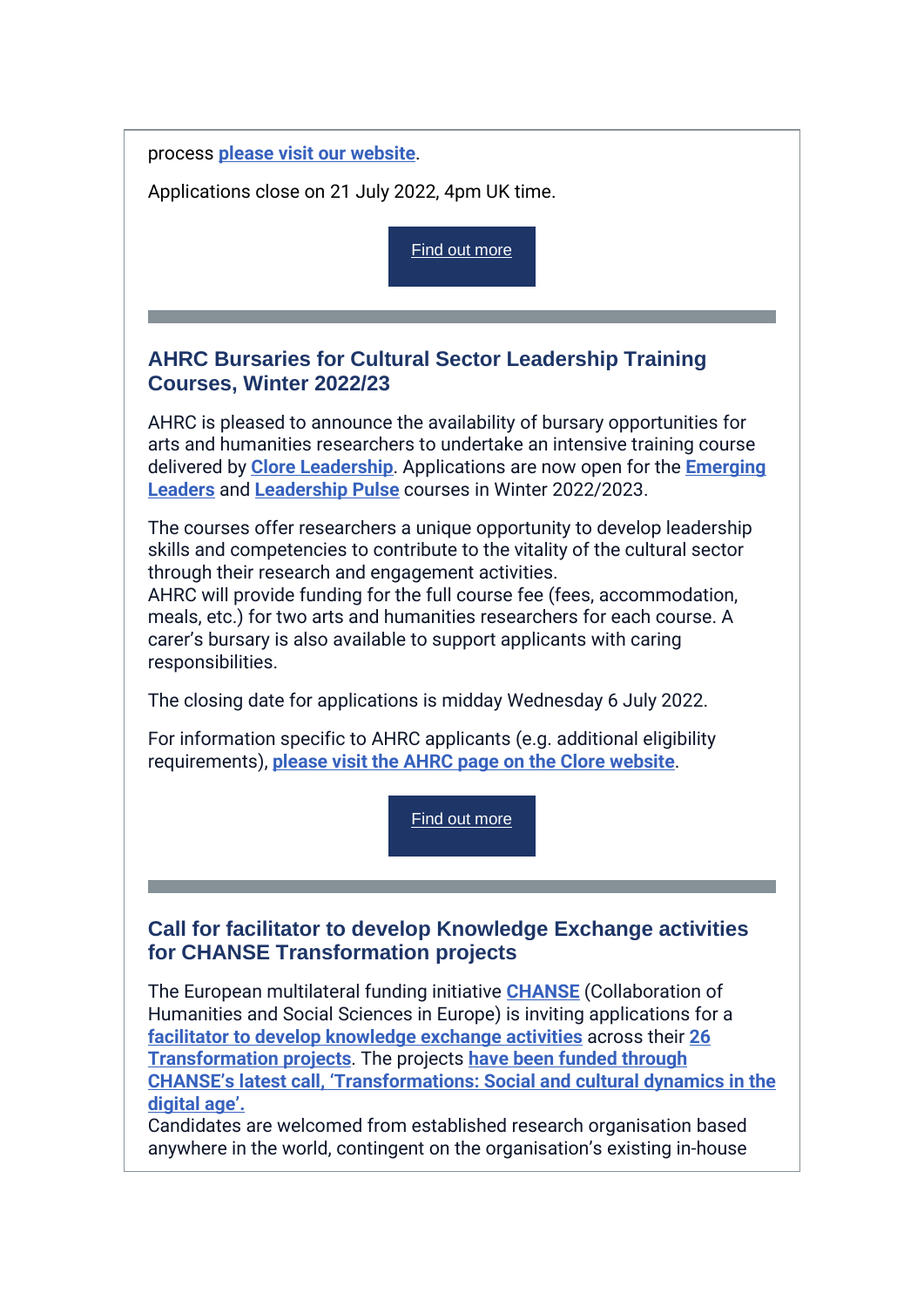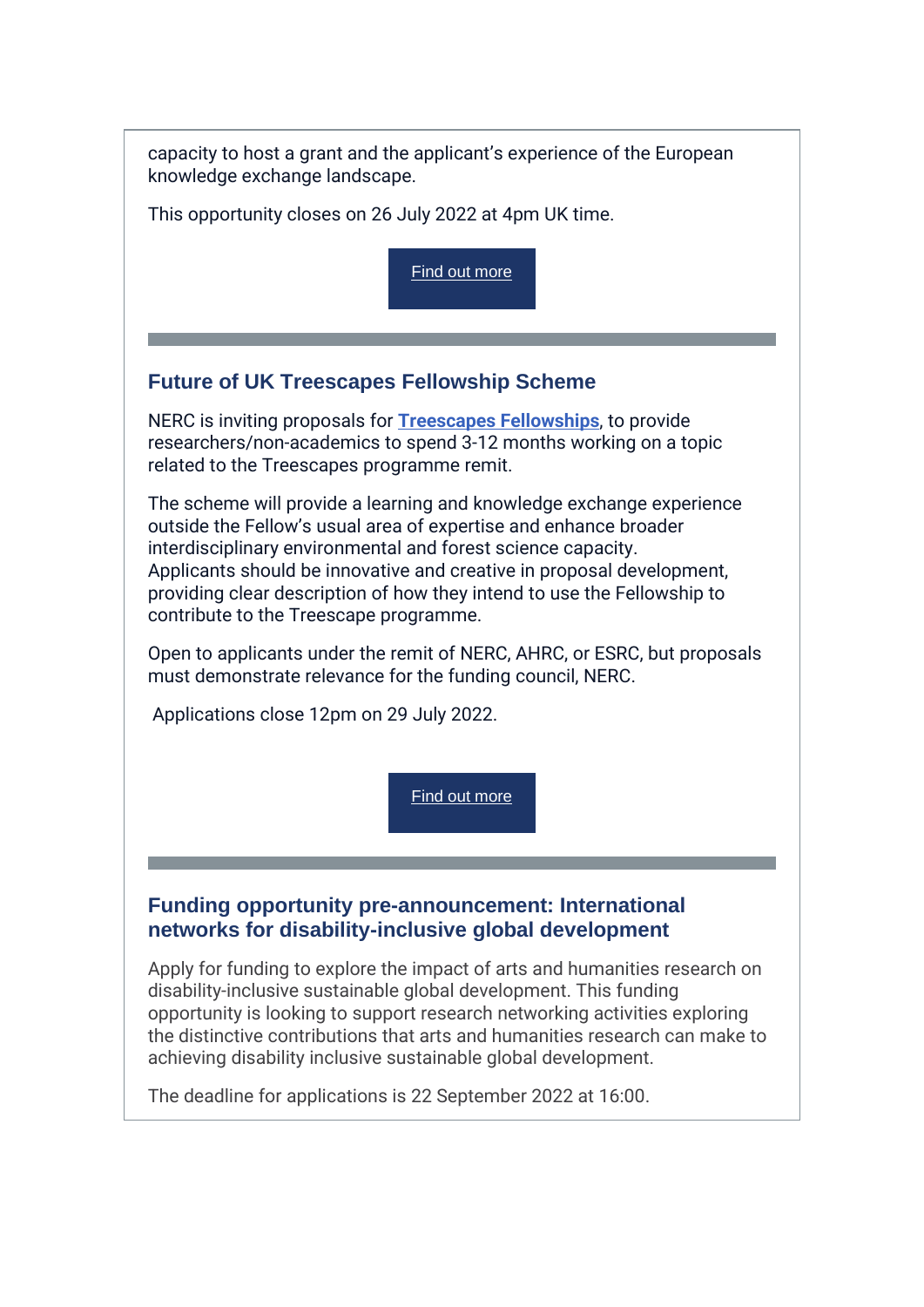### [Find out more](https://r20.rs6.net/tn.jsp?f=001QdRPMWgUZmnYHq9qUXxYYp43shE44s_RcyGgkpG9Bic84FBr90Z-F5aTEWO0-nKKRdxUCNa3axI1sTklgKDC3FPOaBzLgV4oBXqx2OBYUlJRfxuDNdSwsUPazg-qTpXjEADSRj1KIETqdim_RwgY1zreBmE-_unACZLKg_xjTrnndGZjbDgA0EeGpamksewL3hTQG5LTrVpH8um_v7dMR9eS2ETCUKmVG4v2t9sZ4KYsKTye1tbr3biGEhB6Edb4&c=aC9m_QbgC1-Z1SomR5mUzumQVgsDq2gMrJfUYFIdIVcFCviznz5WYQ==&ch=xlgSK_RMWn8lVGqNps0WUvvSALDpc5rem6OPGzqdI9rKywrVuLiTvw==)

### **Early Career Fellowships in Cultural and Heritage Institutions**

We are pleased to pre-announce a pilot funding opportunity which will open in November 2022. It is designed for early career researchers who would like to spend up to two years undertaking a fellowship in cultural and heritage organisations with an Independent Research Organisation status. The purpose of this opportunity is to enable early career postdoctoral (or equivalent) researchers to gain research and career experience in the galleries, libraries, archives and museums (GLAM) sector, and to strengthen the sector thanks to new research projects.

[Find out more](https://r20.rs6.net/tn.jsp?f=001QdRPMWgUZmnYHq9qUXxYYp43shE44s_RcyGgkpG9Bic84FBr90Z-F5aTEWO0-nKKqELb7ArPhq77AInInJSzThgQBZ9OsPfVL71IMxlUZZxeR7gj_JHc6dA8s436b3nP0-1om-9TDwSrg074oYnR73fkZJeYE_i0tOHL6oibnTAeFPFRKIi2aP4UarIPRHTy8gwBHzLdaPza_dzgDX_jP-4q0-wE8bAJ-MBZcG8RX4aM3_3rvFruXg==&c=aC9m_QbgC1-Z1SomR5mUzumQVgsDq2gMrJfUYFIdIVcFCviznz5WYQ==&ch=xlgSK_RMWn8lVGqNps0WUvvSALDpc5rem6OPGzqdI9rKywrVuLiTvw==)

### **Bursaries for Ukrainian researchers to attend HERA conference**

HERA is providing 10 bursaries to support Ukrainian researchers to attend the upcoming HERA conference including the Early Career Research event on 7 September and the conference programme on the 8-9 September in Wroclaw in Poland. The selection criteria will be based on the following:

- Researcher is Ukrainian
- Researcher is a Humanities scholar
- Researcher can speak English proficiently

Once researchers meet the above criteria, all applicants will be selected by a lottery system. Applications close on 11 July, with the successful applicants being informed by mid-July.

[Find out more](https://r20.rs6.net/tn.jsp?f=001QdRPMWgUZmnYHq9qUXxYYp43shE44s_RcyGgkpG9Bic84FBr90Z-F5aTEWO0-nKK0SDitBqsuFfS_OeklmGeXorIB1hEhe3dvrckQqLJvzeDGpyHI_e9WlvANeI__UhYFdWJxpb6p0ZMV7I-rcLxBs7bcN9PtoYFXME0ACY-ODJA_fwPibZeHj15UW1ticdc3vGO7iwj3fNDtdeopGzsklEphwnr0z96QJn79zUOwpsYggIE-w3Ybw==&c=aC9m_QbgC1-Z1SomR5mUzumQVgsDq2gMrJfUYFIdIVcFCviznz5WYQ==&ch=xlgSK_RMWn8lVGqNps0WUvvSALDpc5rem6OPGzqdI9rKywrVuLiTvw==)

# **Coronavirus updates**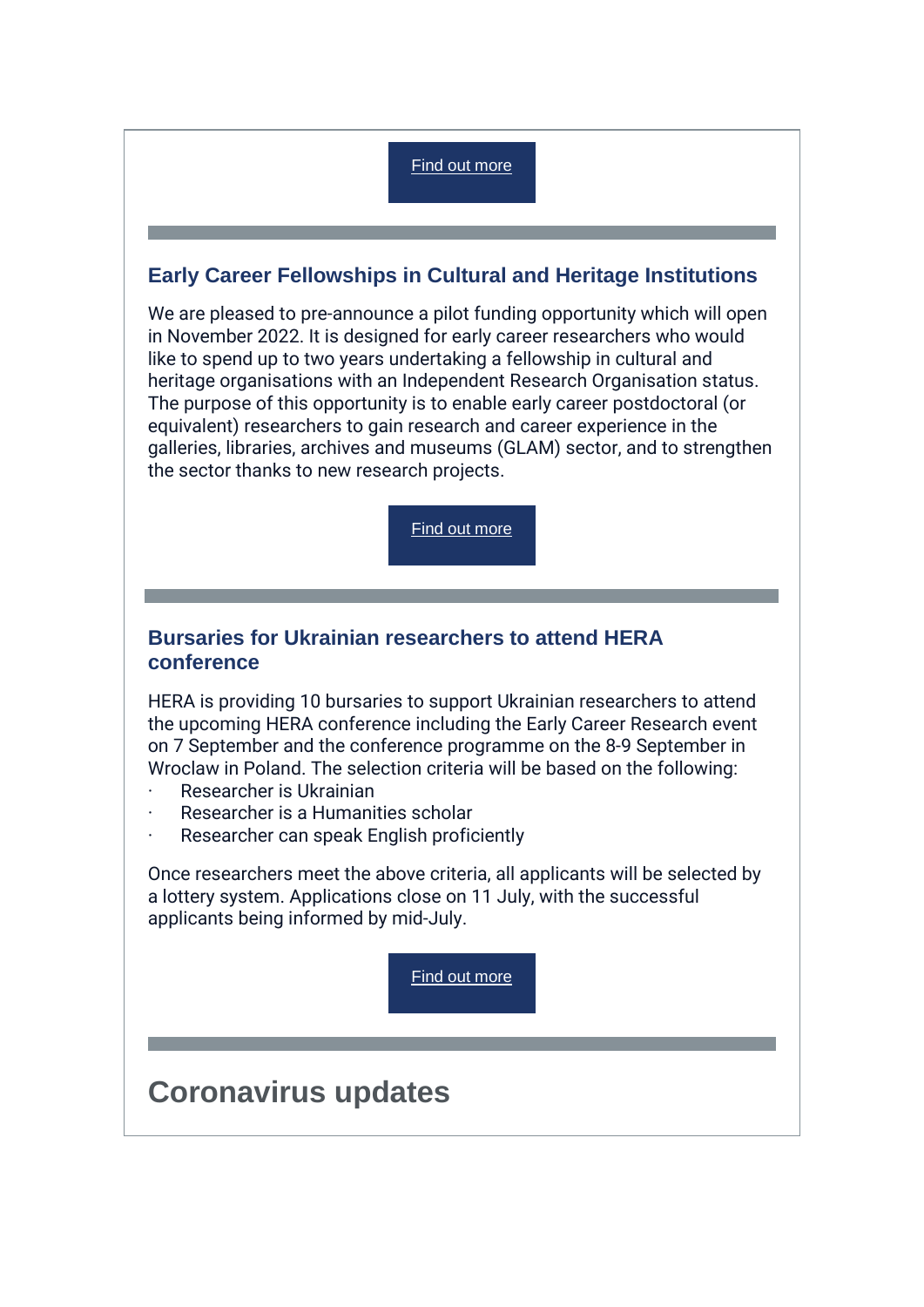For all the latest information on the vital work of UKRI and our community in response to the crisis, visit the **[UKRI Coronavirus Hub](https://r20.rs6.net/tn.jsp?f=001QdRPMWgUZmnYHq9qUXxYYp43shE44s_RcyGgkpG9Bic84FBr90Z-F5BWrYaNHCJ70G2Zla1q361XyB75QUtJIPYU5MfU5ECiM97O6CAXUXfBYq9-ksSvrHWD-da7OXcmNGS69YzPpMBaPX62s095XMRwPItf1Xel-B3j9FRaU08=&c=aC9m_QbgC1-Z1SomR5mUzumQVgsDq2gMrJfUYFIdIVcFCviznz5WYQ==&ch=xlgSK_RMWn8lVGqNps0WUvvSALDpc5rem6OPGzqdI9rKywrVuLiTvw==)**.

# **A summary of current funding opportunities:**

- [Digital research fellowships at US cultural institutions](https://r20.rs6.net/tn.jsp?f=001QdRPMWgUZmnYHq9qUXxYYp43shE44s_RcyGgkpG9Bic84FBr90Z-F5aTEWO0-nKKsJdOXLqwck4TdC7g5lDSGCIFoNcBXOpOIlJG4qP-txJ7SU1Wrfpv3298fApoD8NT8gO61GDphsND2bG239K6vNutjg8GoJpd1mmDM-E0Cd2fbQIr9mYBRyRqj26k1w4xVPkYSx6CZMXz4gjzUv7pLJ3lzZv09vQ1NmSEfioq-Co=&c=aC9m_QbgC1-Z1SomR5mUzumQVgsDq2gMrJfUYFIdIVcFCviznz5WYQ==&ch=xlgSK_RMWn8lVGqNps0WUvvSALDpc5rem6OPGzqdI9rKywrVuLiTvw==)
- [Fellowships to inform policies for culture and heritage capital](https://r20.rs6.net/tn.jsp?f=001QdRPMWgUZmnYHq9qUXxYYp43shE44s_RcyGgkpG9Bic84FBr90Z-F5aTEWO0-nKKE089HenIc09O9sWIhpGmcVgi_kbDjiqcb_7Ksx0WajXtuic7nrgiOyvo3iian1R3O8QwZjgUvQWqwFFcRbsa269AC3lGRDq2YYepZzhkIUM5wcXgB9D_7u6ofvjxA7WHzX8w73q1syuHh__48wO-NRRR5u-b6EwZewZXUOgtG_YHdAKwJS2W9A==&c=aC9m_QbgC1-Z1SomR5mUzumQVgsDq2gMrJfUYFIdIVcFCviznz5WYQ==&ch=xlgSK_RMWn8lVGqNps0WUvvSALDpc5rem6OPGzqdI9rKywrVuLiTvw==)
- [Future Leaders Fellowships: round 7](https://r20.rs6.net/tn.jsp?f=001QdRPMWgUZmnYHq9qUXxYYp43shE44s_RcyGgkpG9Bic84FBr90Z-F5aTEWO0-nKK7J98jBYAX70W4_FbRB5Un7o5v43I_HcUWzLyxX7zR6dLI6EFzp9UTR7MxmZTHa5HUf8ijTKt9OG5cZBa_r-zOnD1A4RT3wq9qcTW8NF6NKFp1BXXyX-pgjkhHIbCghdz2zv7VcIntsxUxjEfgnBqiQ==&c=aC9m_QbgC1-Z1SomR5mUzumQVgsDq2gMrJfUYFIdIVcFCviznz5WYQ==&ch=xlgSK_RMWn8lVGqNps0WUvvSALDpc5rem6OPGzqdI9rKywrVuLiTvw==)
- [International networks for disability-inclusive global development](https://r20.rs6.net/tn.jsp?f=001QdRPMWgUZmnYHq9qUXxYYp43shE44s_RcyGgkpG9Bic84FBr90Z-F5aTEWO0-nKKRdxUCNa3axI1sTklgKDC3FPOaBzLgV4oBXqx2OBYUlJRfxuDNdSwsUPazg-qTpXjEADSRj1KIETqdim_RwgY1zreBmE-_unACZLKg_xjTrnndGZjbDgA0EeGpamksewL3hTQG5LTrVpH8um_v7dMR9eS2ETCUKmVG4v2t9sZ4KYsKTye1tbr3biGEhB6Edb4&c=aC9m_QbgC1-Z1SomR5mUzumQVgsDq2gMrJfUYFIdIVcFCviznz5WYQ==&ch=xlgSK_RMWn8lVGqNps0WUvvSALDpc5rem6OPGzqdI9rKywrVuLiTvw==)
- [Equality, diversity and inclusion caucus](https://r20.rs6.net/tn.jsp?f=001QdRPMWgUZmnYHq9qUXxYYp43shE44s_RcyGgkpG9Bic84FBr90Z-F5aTEWO0-nKKgXQBvIt6gCcWMKc_3fS1_56Db54mGyk7hkjbIIryy_dgeKOVyDUQuL13uSK7pVswLPlz_iNZdKuXoULYjIM_RqaJAjTzx9wSNKbFvl0UCygF_wRzCrBQ4XdjmJH9lwsdxf6TubGGOqG-BX8JImSEPw==&c=aC9m_QbgC1-Z1SomR5mUzumQVgsDq2gMrJfUYFIdIVcFCviznz5WYQ==&ch=xlgSK_RMWn8lVGqNps0WUvvSALDpc5rem6OPGzqdI9rKywrVuLiTvw==)
- [Support knowledge exchange for CHANSE digital transformations](https://r20.rs6.net/tn.jsp?f=001QdRPMWgUZmnYHq9qUXxYYp43shE44s_RcyGgkpG9Bic84FBr90Z-F5aTEWO0-nKKdBeaDlk-ehZuCx7yUyt08VnKVriHAZDmKN-AOxAckuOPhqE8CHONDw8iaOJcBQbmD4bW9Tcffdp5HI7PEOTa821CTpFRUm1teObdeOKqTCHF8D8uf_ZsWThgEIuqtA4gK_bxjnZ16Bmbt-6CVl8qBso4d5Kqj2k4nzM4_hjWstj3fBzFa2pVl_MaTjkFhhte&c=aC9m_QbgC1-Z1SomR5mUzumQVgsDq2gMrJfUYFIdIVcFCviznz5WYQ==&ch=xlgSK_RMWn8lVGqNps0WUvvSALDpc5rem6OPGzqdI9rKywrVuLiTvw==)  [research](https://r20.rs6.net/tn.jsp?f=001QdRPMWgUZmnYHq9qUXxYYp43shE44s_RcyGgkpG9Bic84FBr90Z-F5aTEWO0-nKKdBeaDlk-ehZuCx7yUyt08VnKVriHAZDmKN-AOxAckuOPhqE8CHONDw8iaOJcBQbmD4bW9Tcffdp5HI7PEOTa821CTpFRUm1teObdeOKqTCHF8D8uf_ZsWThgEIuqtA4gK_bxjnZ16Bmbt-6CVl8qBso4d5Kqj2k4nzM4_hjWstj3fBzFa2pVl_MaTjkFhhte&c=aC9m_QbgC1-Z1SomR5mUzumQVgsDq2gMrJfUYFIdIVcFCviznz5WYQ==&ch=xlgSK_RMWn8lVGqNps0WUvvSALDpc5rem6OPGzqdI9rKywrVuLiTvw==)
- [Pre-announcement: early career fellowships in cultural and heritage](https://r20.rs6.net/tn.jsp?f=001QdRPMWgUZmnYHq9qUXxYYp43shE44s_RcyGgkpG9Bic84FBr90Z-F5aTEWO0-nKKqELb7ArPhq77AInInJSzThgQBZ9OsPfVL71IMxlUZZxeR7gj_JHc6dA8s436b3nP0-1om-9TDwSrg074oYnR73fkZJeYE_i0tOHL6oibnTAeFPFRKIi2aP4UarIPRHTy8gwBHzLdaPza_dzgDX_jP-4q0-wE8bAJ-MBZcG8RX4aM3_3rvFruXg==&c=aC9m_QbgC1-Z1SomR5mUzumQVgsDq2gMrJfUYFIdIVcFCviznz5WYQ==&ch=xlgSK_RMWn8lVGqNps0WUvvSALDpc5rem6OPGzqdI9rKywrVuLiTvw==)  [institutions](https://r20.rs6.net/tn.jsp?f=001QdRPMWgUZmnYHq9qUXxYYp43shE44s_RcyGgkpG9Bic84FBr90Z-F5aTEWO0-nKKqELb7ArPhq77AInInJSzThgQBZ9OsPfVL71IMxlUZZxeR7gj_JHc6dA8s436b3nP0-1om-9TDwSrg074oYnR73fkZJeYE_i0tOHL6oibnTAeFPFRKIi2aP4UarIPRHTy8gwBHzLdaPza_dzgDX_jP-4q0-wE8bAJ-MBZcG8RX4aM3_3rvFruXg==&c=aC9m_QbgC1-Z1SomR5mUzumQVgsDq2gMrJfUYFIdIVcFCviznz5WYQ==&ch=xlgSK_RMWn8lVGqNps0WUvvSALDpc5rem6OPGzqdI9rKywrVuLiTvw==)
- [Host the Creative Industries Policy and Evidence Centre: stage one](https://r20.rs6.net/tn.jsp?f=001QdRPMWgUZmnYHq9qUXxYYp43shE44s_RcyGgkpG9Bic84FBr90Z-F5aTEWO0-nKKe1gLKov1Ali0dNQKiVBC0IPUGADJOk0AelCCd-5xebTI_8sR67KJhpQi3OG7rHZSI-Cy_j30jQ-Y8YiN-8UtJMD0ElBgxjnKouYBvIH_Ow-Yh9B9dwigxaXy3XyhNhFn30_kE4pSiDC4fA4FMqqsu3rnL8Ce7Zr9x-If1hWi7JvNAJ9Nah8kCNXWrgtKKtcm&c=aC9m_QbgC1-Z1SomR5mUzumQVgsDq2gMrJfUYFIdIVcFCviznz5WYQ==&ch=xlgSK_RMWn8lVGqNps0WUvvSALDpc5rem6OPGzqdI9rKywrVuLiTvw==)
- [Research partnerships with indigenous researchers](https://r20.rs6.net/tn.jsp?f=001QdRPMWgUZmnYHq9qUXxYYp43shE44s_RcyGgkpG9Bic84FBr90Z-F5aTEWO0-nKK2PhlwCMyEtZrmHv7oARiBCOscI2evP7vgTMmyIl3HaPXX1HQ7yF2YfACw3ajDSdzSOcdpZIPy9kVx9FrBaREyT7-N6AV7niIStbEEPYJFwKw2hHV3A2JnB62nfsaZQe8x_JH4xoqHOlZemQIEbJQ7p3w7y03DK8Lxga__Tm9Pes=&c=aC9m_QbgC1-Z1SomR5mUzumQVgsDq2gMrJfUYFIdIVcFCviznz5WYQ==&ch=xlgSK_RMWn8lVGqNps0WUvvSALDpc5rem6OPGzqdI9rKywrVuLiTvw==)
- [Improving UK identification of adult survivors of modern slavery](https://r20.rs6.net/tn.jsp?f=001QdRPMWgUZmnYHq9qUXxYYp43shE44s_RcyGgkpG9Bic84FBr90Z-F5aTEWO0-nKKn2WRg-MD9bm1Si3Zj5SIlAKpdMDcemEuiEOILYr48N9i-DDb3A8I2a8LyV0aystmuBLKGk20AZtu9yYbYQz-16pIfoaHBHYKdtTt1e_FRtk0EoCX-viAI8AarVe-ODWHpTFArbfqLWA883zlKP4jf70fUFtq8d_TA72UqACpIbEe-jIM4-2gQA==&c=aC9m_QbgC1-Z1SomR5mUzumQVgsDq2gMrJfUYFIdIVcFCviznz5WYQ==&ch=xlgSK_RMWn8lVGqNps0WUvvSALDpc5rem6OPGzqdI9rKywrVuLiTvw==)
- [Pre-announcement: Design Exchange Partnerships: designing net zero](https://r20.rs6.net/tn.jsp?f=001QdRPMWgUZmnYHq9qUXxYYp43shE44s_RcyGgkpG9Bic84FBr90Z-F_i7RbenMMuXhrDRDuxjhrPL0_MBhrM7A4-R0P2Dw-d4__YRu9VzpnMVA2BKQJfbqCvYfIwgfCzUzjVLJeoPfFpG6fPxNdMDRExkSi61MMF4qlWsVolQtHc0JiiqVIWigt_DL3k1qYl0wAiafMBTmCVLZcNf_jA-qdUkhXZA3bD-&c=aC9m_QbgC1-Z1SomR5mUzumQVgsDq2gMrJfUYFIdIVcFCviznz5WYQ==&ch=xlgSK_RMWn8lVGqNps0WUvvSALDpc5rem6OPGzqdI9rKywrVuLiTvw==)
- [Embed digital skills in arts and humanities research](https://r20.rs6.net/tn.jsp?f=001QdRPMWgUZmnYHq9qUXxYYp43shE44s_RcyGgkpG9Bic84FBr90Z-F_i7RbenMMuXD7kUQ_yvVTd5zY6CQynuWrUEr1BcMoftGta-yjuRKoQ7UzwRYhIpJkazYbZEbc_LzFfOGYCe1tXRR6BKBrz7t5Jeb7UW9C83u7RpdC8Op2UF00nWaD0O7g4xHSR9KXC0HGJN0dKXn8tt9foSfl93yIXdkMQvOA8TO4D_hDWUKHM=&c=aC9m_QbgC1-Z1SomR5mUzumQVgsDq2gMrJfUYFIdIVcFCviznz5WYQ==&ch=xlgSK_RMWn8lVGqNps0WUvvSALDpc5rem6OPGzqdI9rKywrVuLiTvw==)
- [Improve equality, diversity and inclusion in UK modern slavery research](https://r20.rs6.net/tn.jsp?f=001QdRPMWgUZmnYHq9qUXxYYp43shE44s_RcyGgkpG9Bic84FBr90Z-F_i7RbenMMuXUR0tWrayVafITUvIyVKcippTX8D3MWHMNqsknDC4j0KAPiArVGr54y-Lo2yc9FqUFIhnAjyv-vNKkcfSZ_JLKMOU05Ggsfelgz41RlVplMzVPZV63k-_YshRhjrBssYzhOiJOPuZqYMi60wXQjjualOeGSKuCEg0xEBC8GwMPT2PO-CTUlXPibytKGvVIGCB&c=aC9m_QbgC1-Z1SomR5mUzumQVgsDq2gMrJfUYFIdIVcFCviznz5WYQ==&ch=xlgSK_RMWn8lVGqNps0WUvvSALDpc5rem6OPGzqdI9rKywrVuLiTvw==)
- [Pre-announcement: collaborate with German partners on arts and](https://r20.rs6.net/tn.jsp?f=001QdRPMWgUZmnYHq9qUXxYYp43shE44s_RcyGgkpG9Bic84FBr90Z-F_i7RbenMMuXAr8JGXDYz1KN6Dhzgso9lw20HGGLAm31Mkqcme4mo_9DGNB-Yqb0Im54kb38rkS4vCyOYIWz2ommqz2L3zM5p-8fyeqKxsLaLfJjjc0GYZ5JRXKCmip5LK4zL4rWJEfWNNKgnPCld6WHo2o-0usoAnr6npaJZaV-wnuLVCJdC96hbs22jVrenfgFIFj93rB1tqji5jZDDSU=&c=aC9m_QbgC1-Z1SomR5mUzumQVgsDq2gMrJfUYFIdIVcFCviznz5WYQ==&ch=xlgSK_RMWn8lVGqNps0WUvvSALDpc5rem6OPGzqdI9rKywrVuLiTvw==)  [humanities research: round five](https://r20.rs6.net/tn.jsp?f=001QdRPMWgUZmnYHq9qUXxYYp43shE44s_RcyGgkpG9Bic84FBr90Z-F_i7RbenMMuXAr8JGXDYz1KN6Dhzgso9lw20HGGLAm31Mkqcme4mo_9DGNB-Yqb0Im54kb38rkS4vCyOYIWz2ommqz2L3zM5p-8fyeqKxsLaLfJjjc0GYZ5JRXKCmip5LK4zL4rWJEfWNNKgnPCld6WHo2o-0usoAnr6npaJZaV-wnuLVCJdC96hbs22jVrenfgFIFj93rB1tqji5jZDDSU=&c=aC9m_QbgC1-Z1SomR5mUzumQVgsDq2gMrJfUYFIdIVcFCviznz5WYQ==&ch=xlgSK_RMWn8lVGqNps0WUvvSALDpc5rem6OPGzqdI9rKywrVuLiTvw==)
- [Build community research consortia to address health disparities](https://r20.rs6.net/tn.jsp?f=001QdRPMWgUZmnYHq9qUXxYYp43shE44s_RcyGgkpG9Bic84FBr90Z-F_i7RbenMMuXd38EaFOZtC8l1F40eh9qspAPCPbke2mbCCThxXRIrVpQivlXW4qVxVEH9xV7D0e3WV0JH3ZnU7VwiNq6wHwxDS00d3ne7Qk4aLVFmn5RVmWi6bOOsYW3Z_NqiChuVAACZl3nr5qaycbdydyh2X50JvqN4GvH8FyR6h1ohPeP7-yjL6vjS_AVVQ==&c=aC9m_QbgC1-Z1SomR5mUzumQVgsDq2gMrJfUYFIdIVcFCviznz5WYQ==&ch=xlgSK_RMWn8lVGqNps0WUvvSALDpc5rem6OPGzqdI9rKywrVuLiTvw==)
- [Becoming the programme director for Enabling a Responsible AI](https://r20.rs6.net/tn.jsp?f=001QdRPMWgUZmnYHq9qUXxYYp43shE44s_RcyGgkpG9Bic84FBr90Z-F_i7RbenMMuX5e6t9RmftcOXPXseiXi4DHFkSzQgujh_T2NY93DUVK0jf5XiqN9lOBxRjZP_1Hn4yRznRiSBjk4l3OuN4ULE8gRjy5ntK0IkVAppOYiJMVZncxlLHLHGVWTxAYjSl5a7NC50mEtRE15QE5k56WdtGjghzr06CsOyCIhd9qANR_4=&c=aC9m_QbgC1-Z1SomR5mUzumQVgsDq2gMrJfUYFIdIVcFCviznz5WYQ==&ch=xlgSK_RMWn8lVGqNps0WUvvSALDpc5rem6OPGzqdI9rKywrVuLiTvw==)  **[Ecosystem](https://r20.rs6.net/tn.jsp?f=001QdRPMWgUZmnYHq9qUXxYYp43shE44s_RcyGgkpG9Bic84FBr90Z-F_i7RbenMMuX5e6t9RmftcOXPXseiXi4DHFkSzQgujh_T2NY93DUVK0jf5XiqN9lOBxRjZP_1Hn4yRznRiSBjk4l3OuN4ULE8gRjy5ntK0IkVAppOYiJMVZncxlLHLHGVWTxAYjSl5a7NC50mEtRE15QE5k56WdtGjghzr06CsOyCIhd9qANR_4=&c=aC9m_QbgC1-Z1SomR5mUzumQVgsDq2gMrJfUYFIdIVcFCviznz5WYQ==&ch=xlgSK_RMWn8lVGqNps0WUvvSALDpc5rem6OPGzqdI9rKywrVuLiTvw==)**
- [Collaborative Doctoral Partnerships: round four](https://r20.rs6.net/tn.jsp?f=001QdRPMWgUZmnYHq9qUXxYYp43shE44s_RcyGgkpG9Bic84FBr90Z-F5-fzhu8d4yHsKYIdp88_sotgl632N0vEYd91ez2U1KZ71yLnWigeOrX9xDYvDdOrQFrPeVVq4LZLXAC8QiIRsK1mR3bm2GnUpJ8G5OeMtbmJocGytC6TNW4vBjtOSq8gEATvD_gco58FpZzOBa7T-EP0A27A8kXKXQnhzGyAFSA&c=aC9m_QbgC1-Z1SomR5mUzumQVgsDq2gMrJfUYFIdIVcFCviznz5WYQ==&ch=xlgSK_RMWn8lVGqNps0WUvvSALDpc5rem6OPGzqdI9rKywrVuLiTvw==)
- [Turing AI World-Leading Researcher Fellowships: round two](https://r20.rs6.net/tn.jsp?f=001QdRPMWgUZmnYHq9qUXxYYp43shE44s_RcyGgkpG9Bic84FBr90Z-F5-fzhu8d4yHqJ_aOWrufMDFkbp9_-anNEfwLgvE4FPMR0rcz5Dg8qy1KwsQM-UMBOCLTj_nPV3RBkalJ9prx2FmCLR3uMS2E9J6ypKACApkwb1iaJrDnW_TidDEi7qukCIaUWT6xG-Ca4ZPSj6FjAhXiQENwIIzrp9_1U5z5A4_TRuc_xVvBf0=&c=aC9m_QbgC1-Z1SomR5mUzumQVgsDq2gMrJfUYFIdIVcFCviznz5WYQ==&ch=xlgSK_RMWn8lVGqNps0WUvvSALDpc5rem6OPGzqdI9rKywrVuLiTvw==)